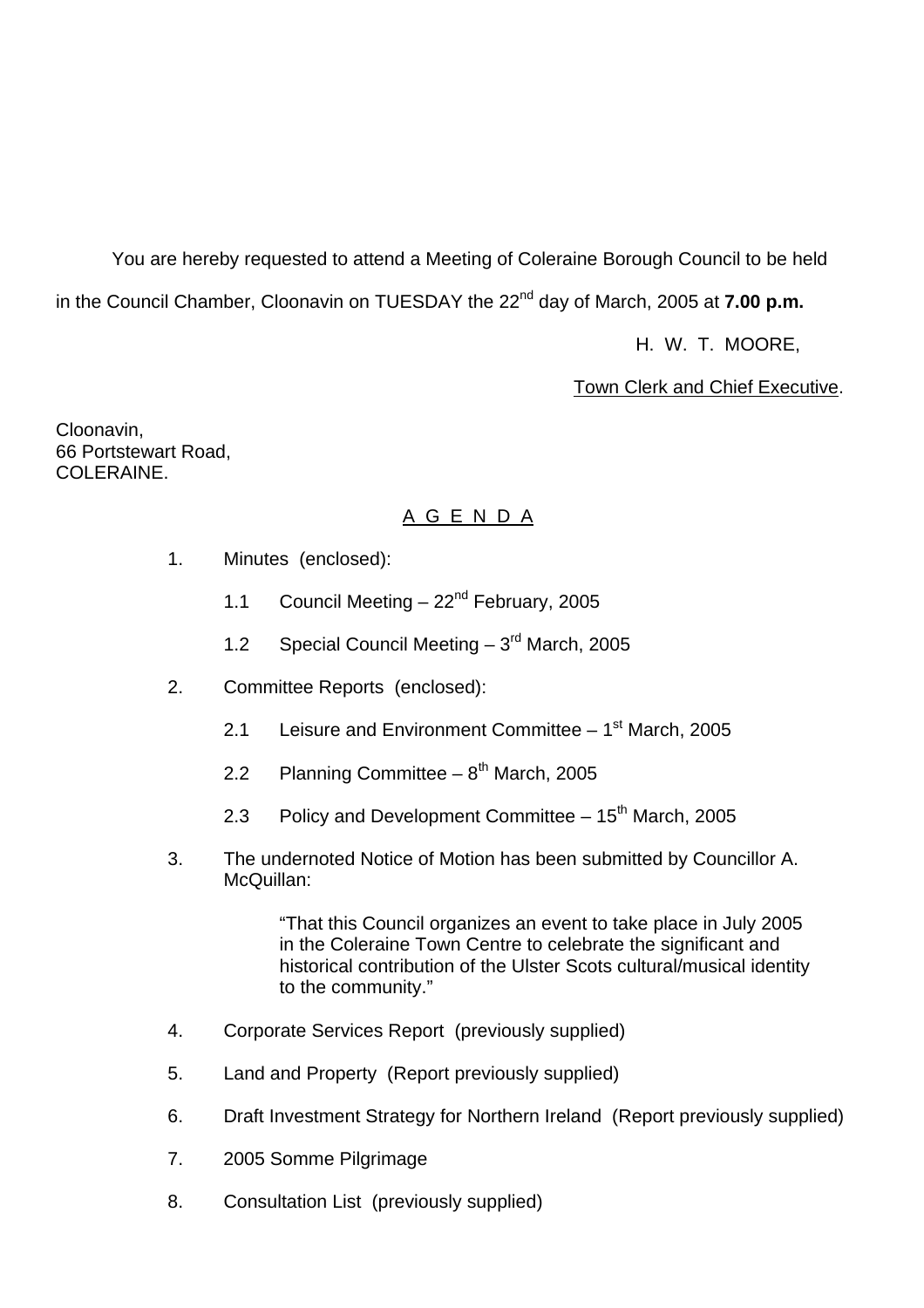- 9. Correspondence, including inter alia:
	- (a) Letter dated  $25<sup>th</sup>$  February, 2005 from P. J. McGurk, Director, Rural Housing Association (enclosed)
	- (b) Letter dated  $\vec{7}^{\text{th}}$  March, 2005 from Private Secretary to John Spellar regarding provision of social housing in Portstewart (enclosed)
	- (c) Letter dated 3rd March, 2005 from North Eastern Education and Library Board regarding Coleraine Library and Irish Room Collection (enclosed)
	- (d) Letter dated  $10^{th}$  March, 2005 from Northern Ireland Policing Board regarding appointment of Independent Members to District Policing Partnerships in 2005 (enclosed)
- 10. Documents for Sealing
- 11. Any other business

# **For Information:**

- (1) The National Association of Councillors Northern Ireland Region Minutes of Meeting dated 19<sup>th</sup> January, 2005 (previously supplied)
- (2) Members Briefing Joint meeting between NILGA and Ministers Angela Smith and John Spellar and DoE (previously supplied)
- (3) Minutes of the Northern Health and Social Services Council dated 2<sup>nd</sup> February, 2005 (enclosed)
- (4) Northern Corridor Railways Group Meeting dated 2<sup>nd</sup> March, 2005 (Report enclosed)
- (5) Northern Ireland Policing Plan 2005 2008 (enclosed)

# To: Each Member of Council. 18th March, 2005.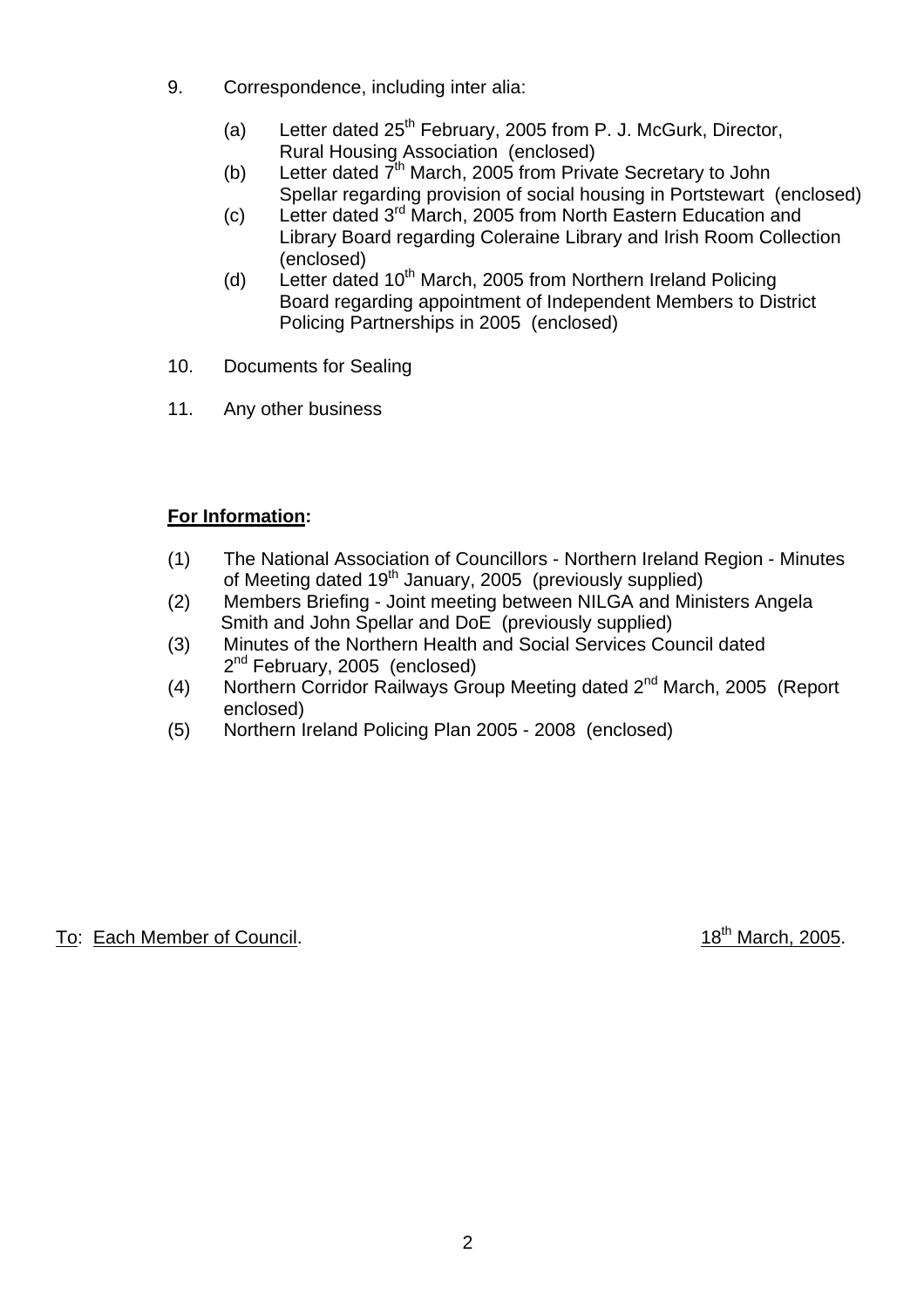## **COUNCIL MEETING**

# **22nd February, 2005.**

| <b>Present:</b>                          | The Mayor, Councillor R. A. McPherson in the<br>Chair                                                                                                                                                                                                             |                                                                                                                                       |
|------------------------------------------|-------------------------------------------------------------------------------------------------------------------------------------------------------------------------------------------------------------------------------------------------------------------|---------------------------------------------------------------------------------------------------------------------------------------|
|                                          | The Deputy Mayor, Alderman W. J. McClure                                                                                                                                                                                                                          |                                                                                                                                       |
|                                          | <b>Aldermen</b>                                                                                                                                                                                                                                                   |                                                                                                                                       |
|                                          | P. E. A. Armitage (Mrs.)<br>E. T. Black (Mrs.)                                                                                                                                                                                                                    | W. T. Creelman<br><b>B.</b> Leonard                                                                                                   |
|                                          | <b>Councillors</b>                                                                                                                                                                                                                                                |                                                                                                                                       |
|                                          | C. S. Alexander (Ms.)<br>D. D. Barbour<br>J. M. Bradley<br>$($ ltems $2.3.1 - 9.1)$<br>O. M. Church (Mrs.)<br>J. J. Dallat<br>T. J. Deans<br>E. P. Fielding (Mrs.)                                                                                                | N. F. Hillis<br>E. A. Johnston (Mrs.)<br>W. A. King<br>D. McClarty<br>G. L. McLaughlin<br>A. McQuillan<br>R. D. Stewart<br>W. J. Watt |
| <b>Officers in</b><br><b>Attendance:</b> | Director of Corporate Services, Director of Environmental<br>Health, Director of Leisure Services, Director of Technical<br>Services, Leisure Services Officer (Facilities) (Items 3.0 -<br>9.1), Head of Administrative Services and Administrative<br>Assistant |                                                                                                                                       |

 **Apology:** Councillor Mullan and Town Clerk and Chief Executive

## **1.0 MINUTES**

The Minutes of the Council Meeting of  $25<sup>th</sup>$  January, 2005 and the Special Meetings of  $7<sup>th</sup>$  February, 2005 and 14<sup>th</sup> February, 2005 were confirmed and signed.

Matters arising:

| 1.1           | Council Meeting -<br>$25th$ January, 2005                   | It was noted that Council McLaughlin had<br>attended this meeting.                                       |
|---------------|-------------------------------------------------------------|----------------------------------------------------------------------------------------------------------|
| $1.2^{\circ}$ | <b>Special Meeting -</b><br>14 <sup>th</sup> February, 2005 |                                                                                                          |
|               | <b>Caravan Park Provision</b><br>1.2.1                      | It was noted that the minute should have referred<br>to the 2005/2006 season and not the 2006 season.    |
|               |                                                             | It was agreed that further discussion on this topic<br>would take place "In Committee" at the end of the |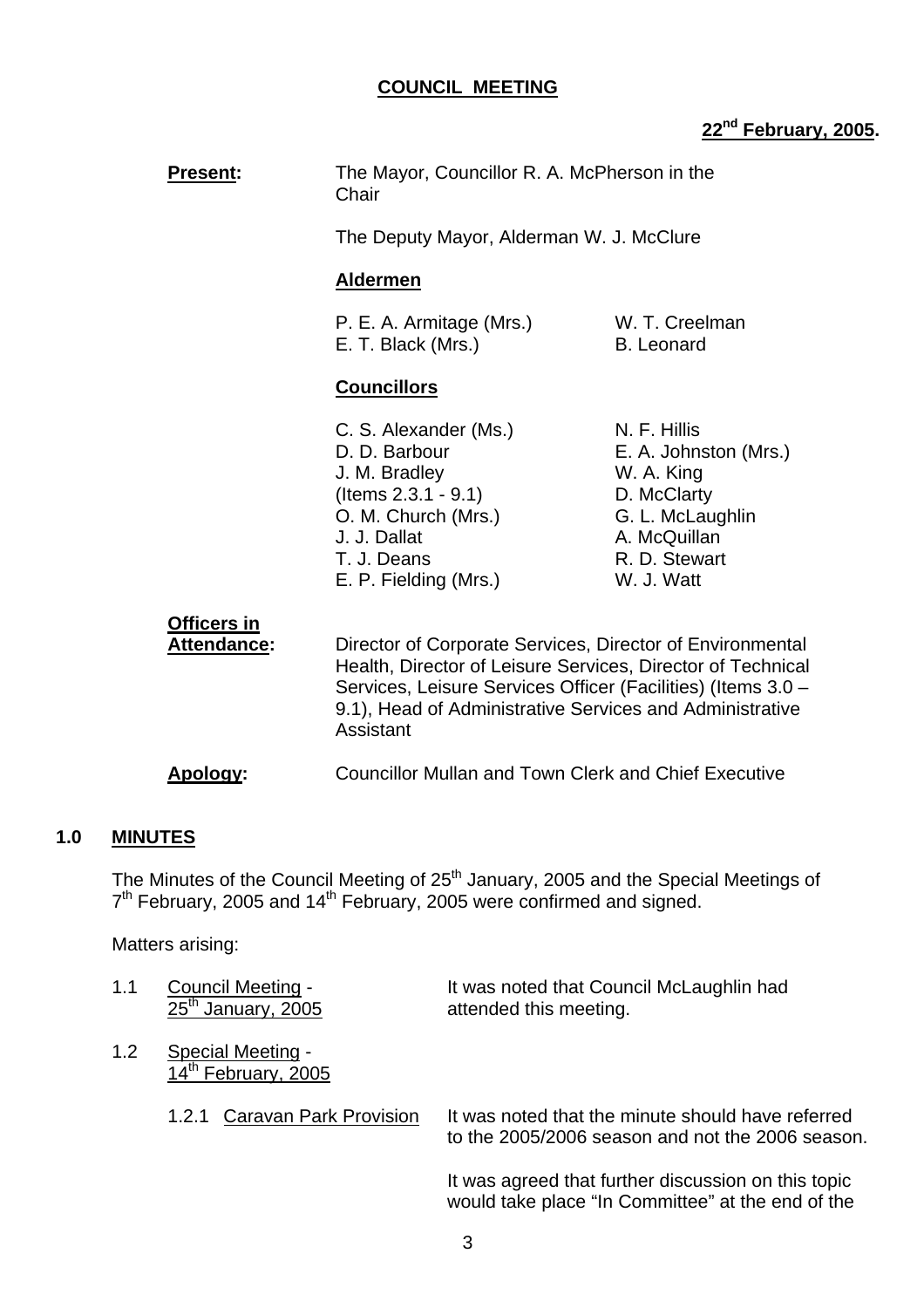|     |     |                                                            | Meeting.                                                                                                                                                                        |
|-----|-----|------------------------------------------------------------|---------------------------------------------------------------------------------------------------------------------------------------------------------------------------------|
|     |     | 1.2.2 Thanks                                               | Councillor McClarty thanked everyone for<br>their condolences following the recent death<br>of his mother.                                                                      |
| 2.0 |     | <b>COMMITTEE REPORTS</b>                                   |                                                                                                                                                                                 |
|     | 2.1 | <b>Leisure and Environment</b><br>Committee                | The Chairman, Councillor McQuillan, moved the<br>adoption of the Leisure and Environment<br>Committee Report; this was duly seconded by<br>Councillor Mrs. Johnston and agreed. |
|     | 2.2 | <b>Planning Committee</b>                                  | The Vice Chairman, Councillor Stewart, moved<br>the adoption of the Planning Committee Report,<br>this was seconded by Councillor Deans.                                        |
|     |     | Matters arising:                                           |                                                                                                                                                                                 |
|     |     | 2.2.1<br><b>Planning Applications -</b><br><b>Refusals</b> | Concern was expressed regarding the number of<br>planning applications which were currently being<br>refused.                                                                   |
|     |     |                                                            | Following discussion it was proposed by Councillor<br>Dallat, seconded by Councillor Watt and agreed:                                                                           |
|     |     |                                                            | That the Town Clerk and Chief<br>Executive write to the Minister with                                                                                                           |

 responsibility for the Department of the Environment expressing Council's continuing disquiet regarding the number of planning applications being refused.

The Committee Report was, therefore, adopted.

| 2.3 | Policy and Development<br>Committee | The Chairman, Councillor Barbour, moved the<br>adoption of the Policy and Development |
|-----|-------------------------------------|---------------------------------------------------------------------------------------|
|     |                                     | Committee Report; this was duly seconded by                                           |
|     |                                     | <b>Councillor Deans.</b>                                                              |

Matters arising:

2.3.1 Education and Library Councillor Mrs. Church gave members a précis Boards – Financial of her presentation to a recent North-Eastern Situation Education and Library Board Meeting regarding the closure of local libraries.

Noted.

2.3.2 Ethnic Minorities and Following discussion it was proposed by Councillor<br>Migrant Workers Dallat and seconded by Councillor McLaughlin: Dallat and seconded by Councillor McLaughlin:

> That the Ballymena Ethnic Minorities Project Co-ordinator and the STEP Migrant Worker Centre Co-ordinator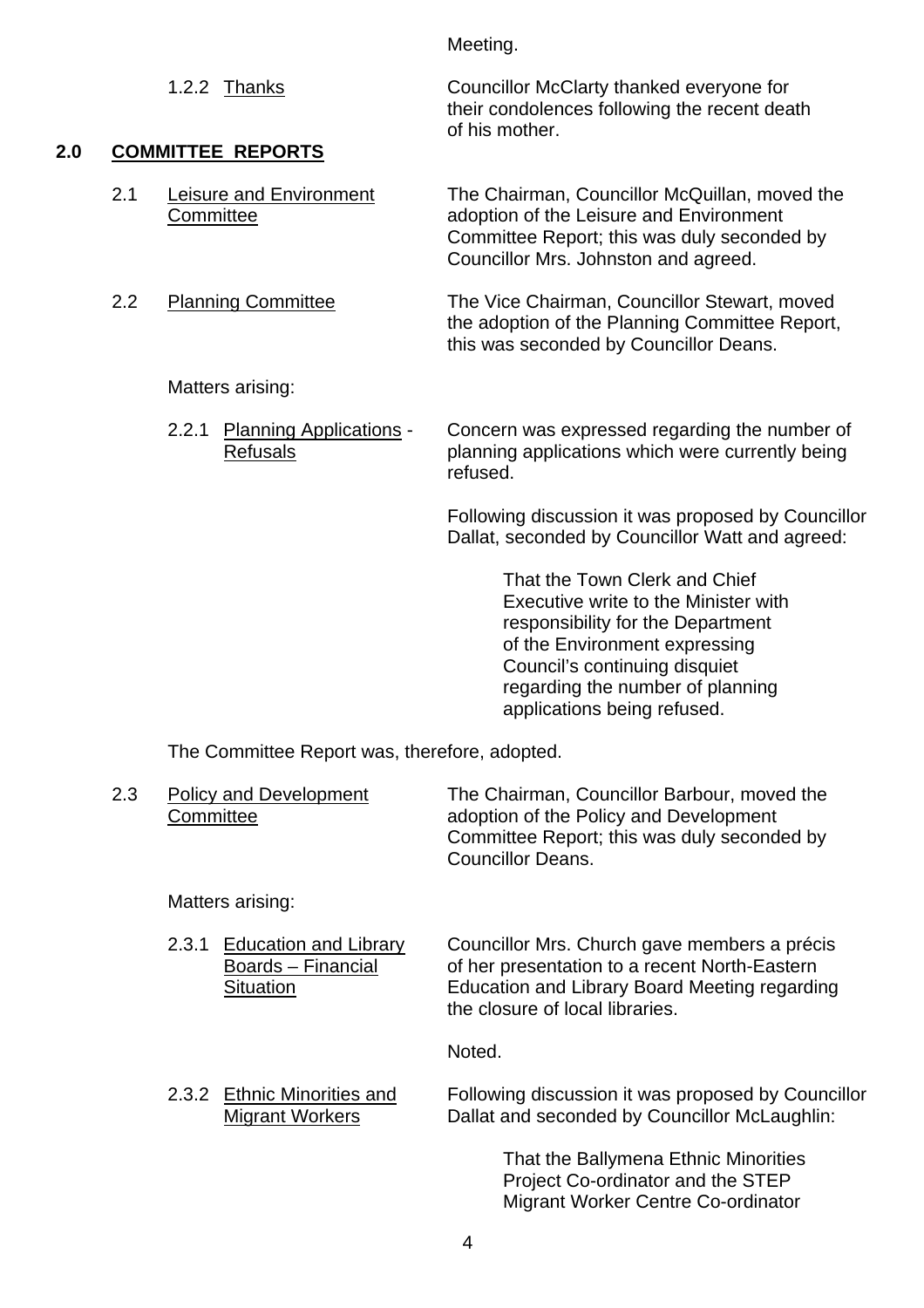be invited to give presentations to Council.

 On being put to the Meeting the proposal was lost, five members voting in favour and twelve members voting against.

 Alderman Leonard asked to be recorded as abstaining from the vote.

The Committee Report was, therefore, adopted.

#### **3.0 DOMESTIC RATES LEAGUE TABLE - FINANCIAL YEAR 2005/06**

 The Director of Corporate Services advised members of Council's current position in the Domestic Rates League Table – Financial Year 2005/06 (previously supplied).

Noted.

#### **4.0 WATER SERVICE**

 Letter of reply from Water Service in relation to the sewerage system in Portballintrae was circulated to each member.

 Water Service was at present undertaking an appraisal study to assess the best long term options for upgrading the sewerage facilities for Portballintrae, Bushmills and the Causeway area. The appraisal study would be completed in April but it may be some time after this before a decision on the preferred option is finalised.

 Legal advice was being sought in respect of the European Commission's recent Reasoned Opinion on the implementation of the EU Urban Waste Water Treatment Directive.

Noted.

#### **5.0 COLERAINE YOUTH FORUM**

 Read letter from Coleraine Youth Forum inviting members to the 'Base Blast' event in the Lodge Hotel on Wednesday,  $23^{\text{rd}}$  March, 2005 from 4.00 p.m. – 10.00 p.m.

Noted.

#### **6.0 PORTBALLINTRAE RESIDENTS' ASSOCIATION PLANNING APPEAL - 50 BEACH ROAD, PORTBALLINTRAE**

 Letter from Portballintrae Residents' Association regarding the above planning appeal was circulated to each member.

Notice of this appeal would come in due course to the Planning Committee.

#### **7.0 DOCUMENTS TABLED**

(a) Report from The Centre for Cross Border Studies – Year 6;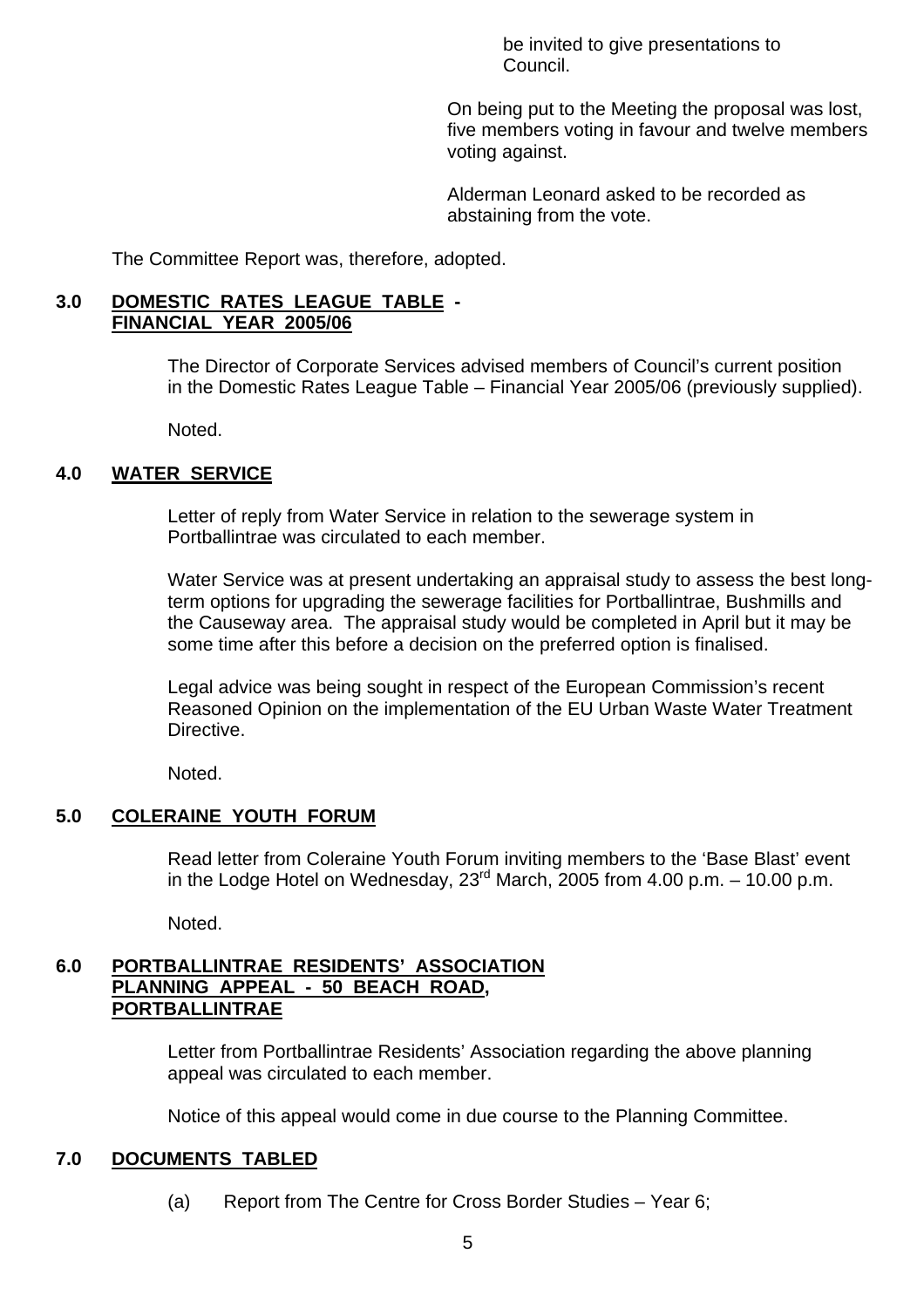- (b) 'Barometer' Met Office magazine;
- (c) 'The Incinerator' Newsletter of The Somme Association;
- (d) 'Health Bytes' Newsletter of the Community Development and Health Network;
- (e) Fire Authority for Northern Ireland Annual Report and Statement of Accounts 2003/04;
- (f) Northern Ireland Housing Market Review and Perspectives 2005 – 2008;
- (g) Northern Health and Social Services Board:
	- (i) Changing Times Improving Care;
	- (ii) Director of Social Services Annual Report  $1<sup>st</sup>$  April, 2003 – 31<sup>st</sup> March, 2004;
	- (iii) Newsletter of the Causeway Local Health and Social Care Group.

## **8.0 DOCUMENTS FOR SEALING**

Resolved:

That the following documents be sealed:

1. Cemetery Titles Grant of Right of Burial – Deeds Register Nos. 3080 – 3090 (inclusive):

| Agherton    | $\sim$ $\sim$ |
|-------------|---------------|
| Ballywillan | $\mathbf 1$   |
| Coleraine   | 6             |
| Kilrea      | $\sim$        |
| Portstewart | 4             |

Advanced Deeds – None

- 2. Licences and Counterparts (a) Land at Camus Picnic Area
	- Letting of Lands 2005 Council to Mr. S. N. Dunlop, 61 Castleroe Road, Coleraine;
		- (b) Council to Mr. B. Mornin, 31 Vow Road, Ballymoney;
		- (c) Council to Mr. W. G. McConaghy, 27 Harbour Road, Ballintoy;
		- (d) Council to Mr. G. Ramage, 44 Ballyclough Road, Bushmills.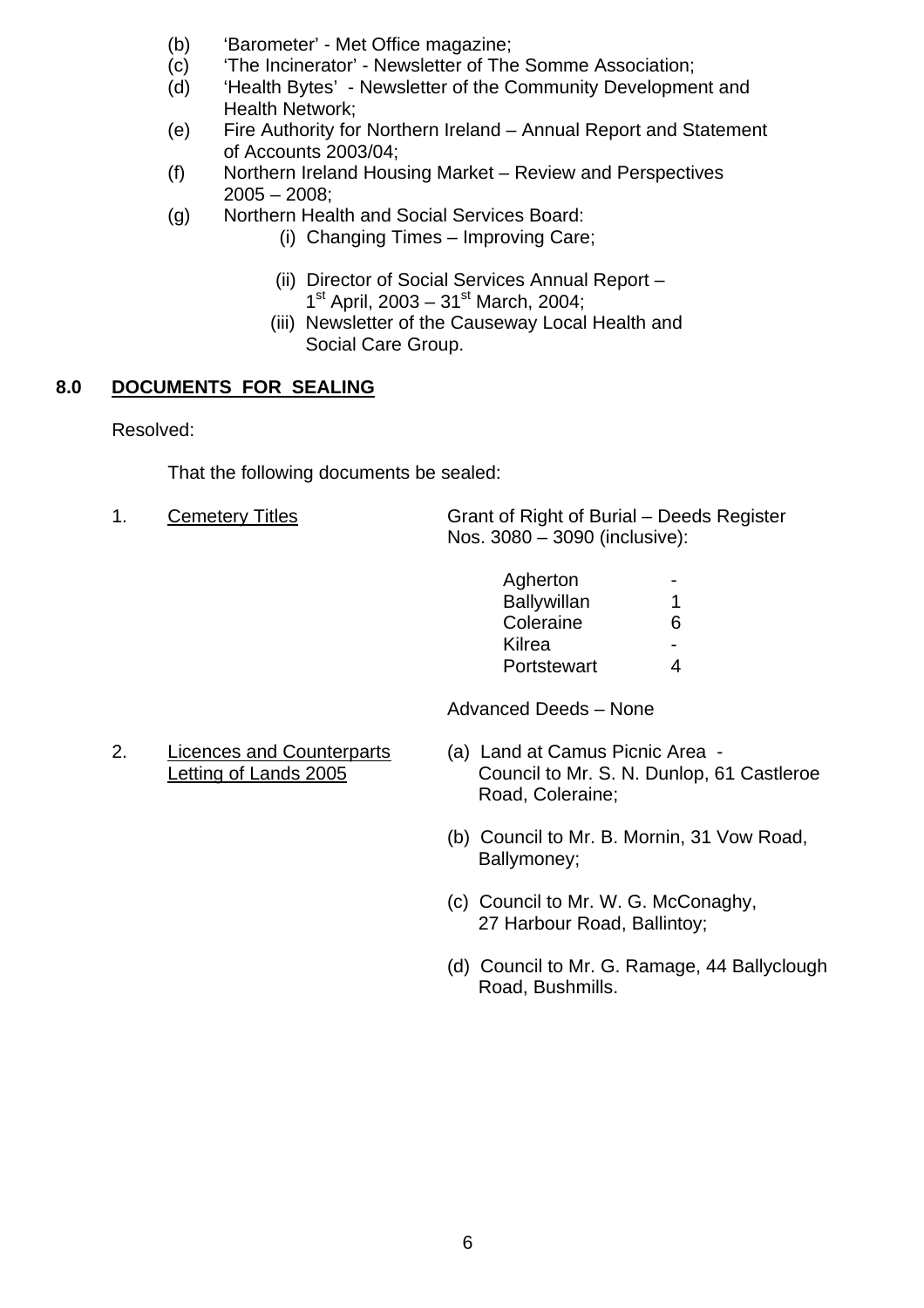## **SPECIAL MEETING**

## **3rd March, 2005.**

| <b>Convened:</b>                  | To consider the Development Strategy<br>presented by Coleraine Harbour Commission                                                     |                                                                                                |
|-----------------------------------|---------------------------------------------------------------------------------------------------------------------------------------|------------------------------------------------------------------------------------------------|
| <b>Present:</b>                   | The Mayor, Councillor R. A. McPherson in the<br>Chair                                                                                 |                                                                                                |
|                                   | The Deputy Mayor, Alderman W. J. McClure                                                                                              |                                                                                                |
|                                   | <b>Aldermen</b>                                                                                                                       |                                                                                                |
|                                   | P. E. A. Armitage (Mrs.)<br>E. T. Black (Mrs.)                                                                                        | <b>B.</b> Leonard                                                                              |
|                                   | <b>Councillors</b>                                                                                                                    |                                                                                                |
|                                   | J. M. Bradley<br>J. J. Dallat<br>T. J. Deans<br>E. P. Fielding (Mrs.)<br>N. F. Hillis<br>E. A. Johnston (Mrs.)<br>W. A. King          | D. McClarty<br>G. L. McLaughlin<br>A. McQuillan<br>E. M. Mullan<br>R. D. Stewart<br>W. J. Watt |
| Officers in<br><b>Attendance:</b> | Head of Development Services, Head of Administrative<br>Services, Economic Development Manager and<br><b>Administrative Assistant</b> |                                                                                                |
| <b>Apologies:</b>                 | Alderman Creelman, Councillors Ms. Alexander,<br>Barbour and Mrs. Church and Town Clerk and Chief                                     |                                                                                                |

It was proposed by Councillor McClarty, seconded by Councillor Deans and agreed:

Executive

That the Coleraine Harbour Development Strategy be considered "In Committee".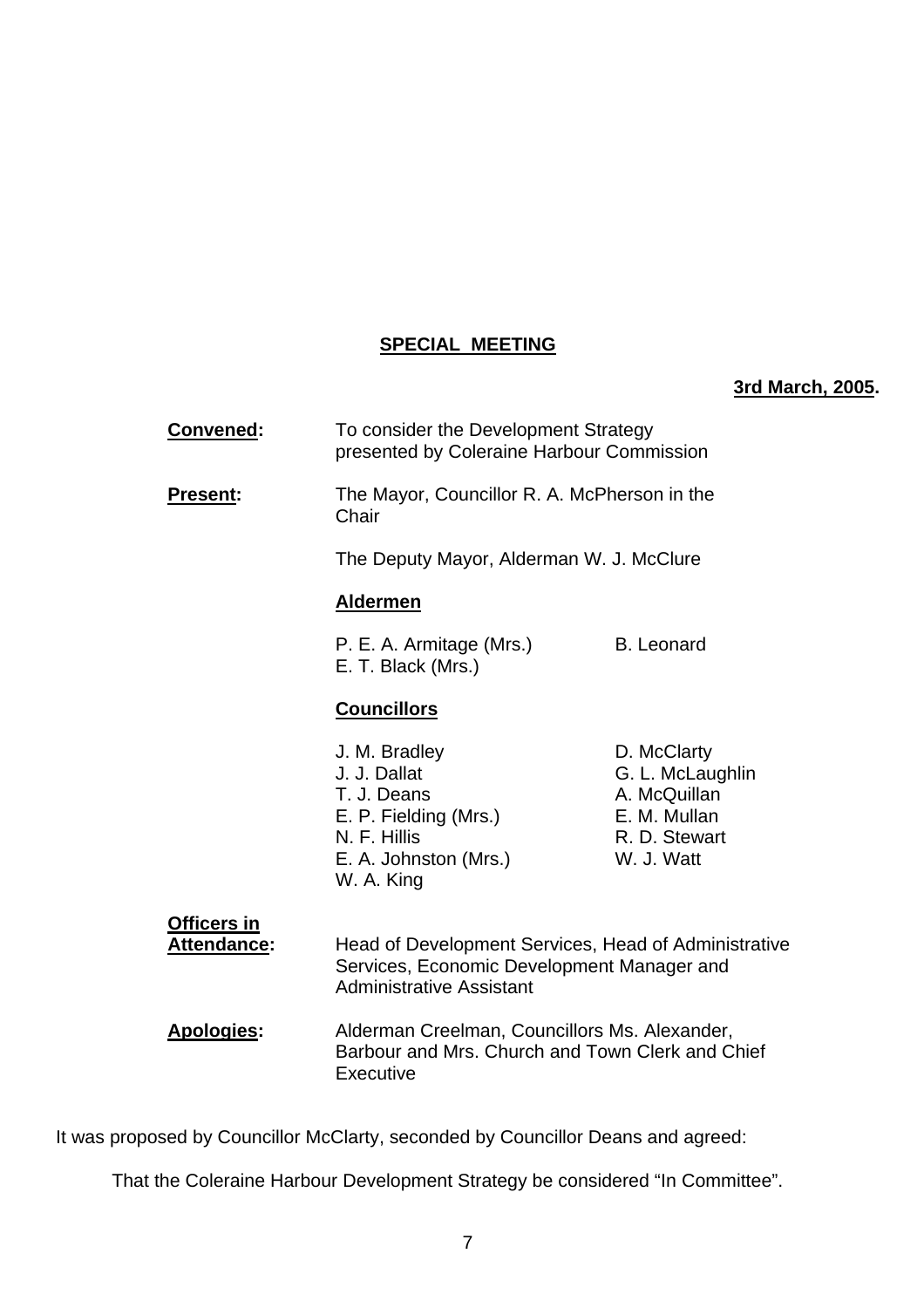The Mayor welcomed Mr. R. Anderson and Mr. V. Hamill, Chairman and Deputy Chairman of Coleraine Harbour Commission, Mrs. S. Scott, Harbour Commissioner and Mr. T. Claxton, Drivers Jonas, Consultants.

Mr. Anderson advised members of the background which had led to the commissioning of the Development Strategy.

Mr. Claxton presented the Development Strategy and elaborated on the aim and aspirations of the Harbour Commission in developing the land as follows:

- to develop a viable and sustainable commercial harbour operation;
- to facilitate the creation of a lively and sophisticated river front development that will attract more visitors to Coleraine and make better use of the river;
- to provide high quality, well designed public spaces with special character and which make reference to the important historical significance of the area;
- to provide strong linkages between the scheme and the rest of the town.

A full discussion ensued during which the representatives answered various members' questions.

It was proposed by Councillor McClarty and seconded by Councillor Deans:

 That Council set up a joint Working Group with the Harbour Commission in order to progress the matter further.

On being put to the Meeting the proposal was carried, fifteen members voting in favour and no one voting against.

On the proposal of Councillor Watt, seconded by Councillor Stewart, the members resolved themselves out of "Committee" and ratified the decision made therein.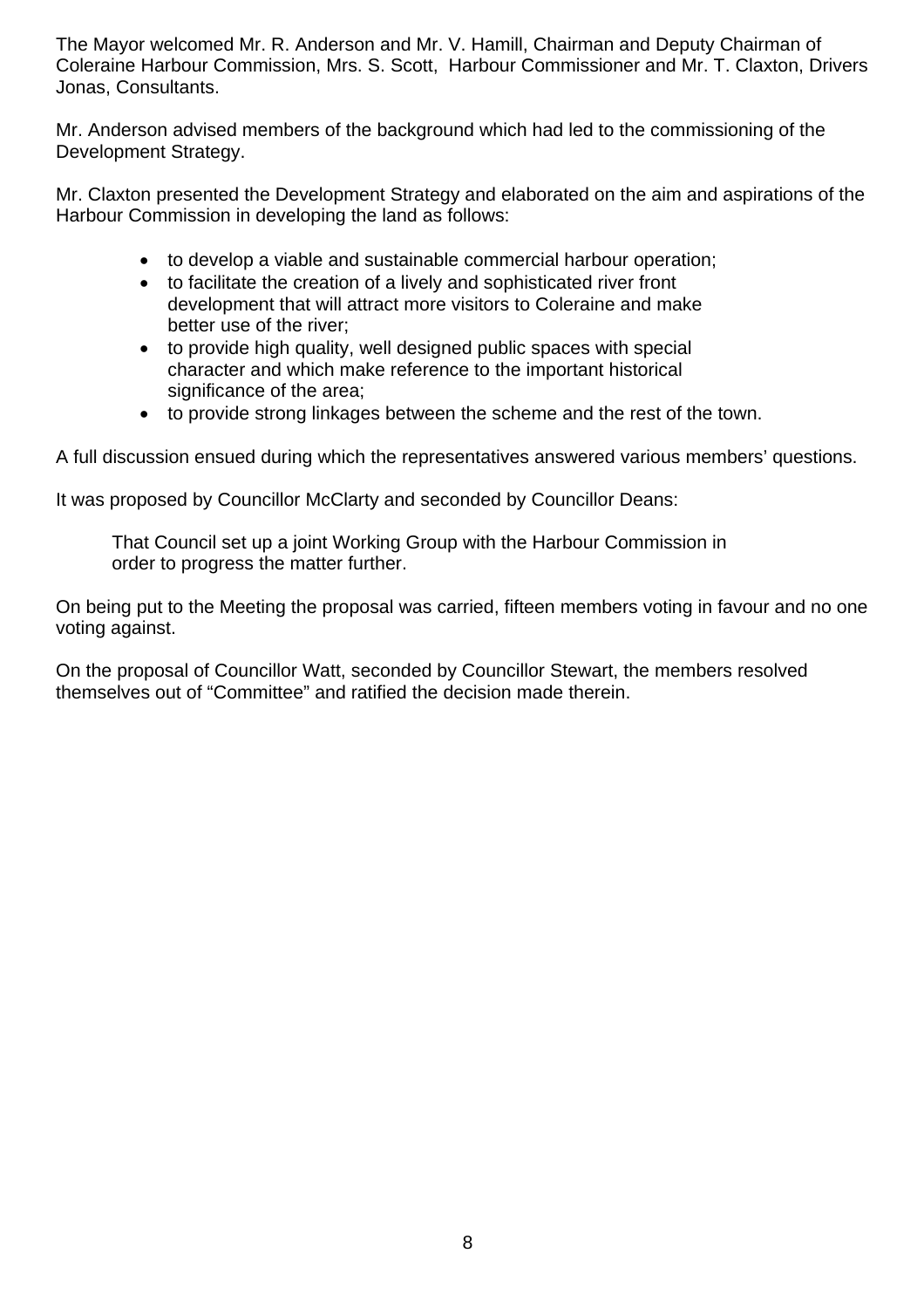## **LEISURE AND ENVIRONMENT COMMITTEE**

**1st March, 2005.** 

|                                   |                                                                                                                                                                                                                                                                                                                                                                                           | marcn, zu                                                                                              |
|-----------------------------------|-------------------------------------------------------------------------------------------------------------------------------------------------------------------------------------------------------------------------------------------------------------------------------------------------------------------------------------------------------------------------------------------|--------------------------------------------------------------------------------------------------------|
| Present:                          | Councillor A. McQuillan, in the Chair                                                                                                                                                                                                                                                                                                                                                     |                                                                                                        |
|                                   | The Mayor, Councillor R. A. McPherson                                                                                                                                                                                                                                                                                                                                                     |                                                                                                        |
|                                   | The Deputy Mayor, Alderman W. J. McClure                                                                                                                                                                                                                                                                                                                                                  |                                                                                                        |
|                                   | <b>Aldermen</b>                                                                                                                                                                                                                                                                                                                                                                           |                                                                                                        |
|                                   | P. E. A. Armitage (Mrs.)                                                                                                                                                                                                                                                                                                                                                                  | W. T. Creelman                                                                                         |
|                                   | <b>Councillors</b>                                                                                                                                                                                                                                                                                                                                                                        |                                                                                                        |
|                                   | D. D. Barbour<br>J. M. Bradley<br>O. M. Church (Mrs.)<br>T. J. Deans<br>N. F. Hillis<br>E. A. Johnston (Mrs.)                                                                                                                                                                                                                                                                             | D. McClarty<br>G. L. McLaughlin<br>E. M. Mullan<br>(Items $3.1 - 7.1$ )<br>R. D. Stewart<br>W. J. Watt |
| Officers in<br><b>Attendance:</b> | Town Clerk and Chief Executive, Director of Leisure<br>Services, Director of Technical Services, Principal<br><b>Environmental Health Officer, Principal Building Control</b><br>Officer (Items 1.0 - 3.7), Senior Technical Officer, Leisure<br>Services Officer (Services), Countryside Access/Rural Officer,<br>Environment Officers (Items 1.0 - 3.7) and Administrative<br>Assistant |                                                                                                        |
| <b>Apologies:</b>                 | Aldermen Mrs. Black and Leonard, Councillors Ms.<br>Alexander, Dallat, Mrs. Fielding, King and Director of<br><b>Environmental Health</b>                                                                                                                                                                                                                                                 |                                                                                                        |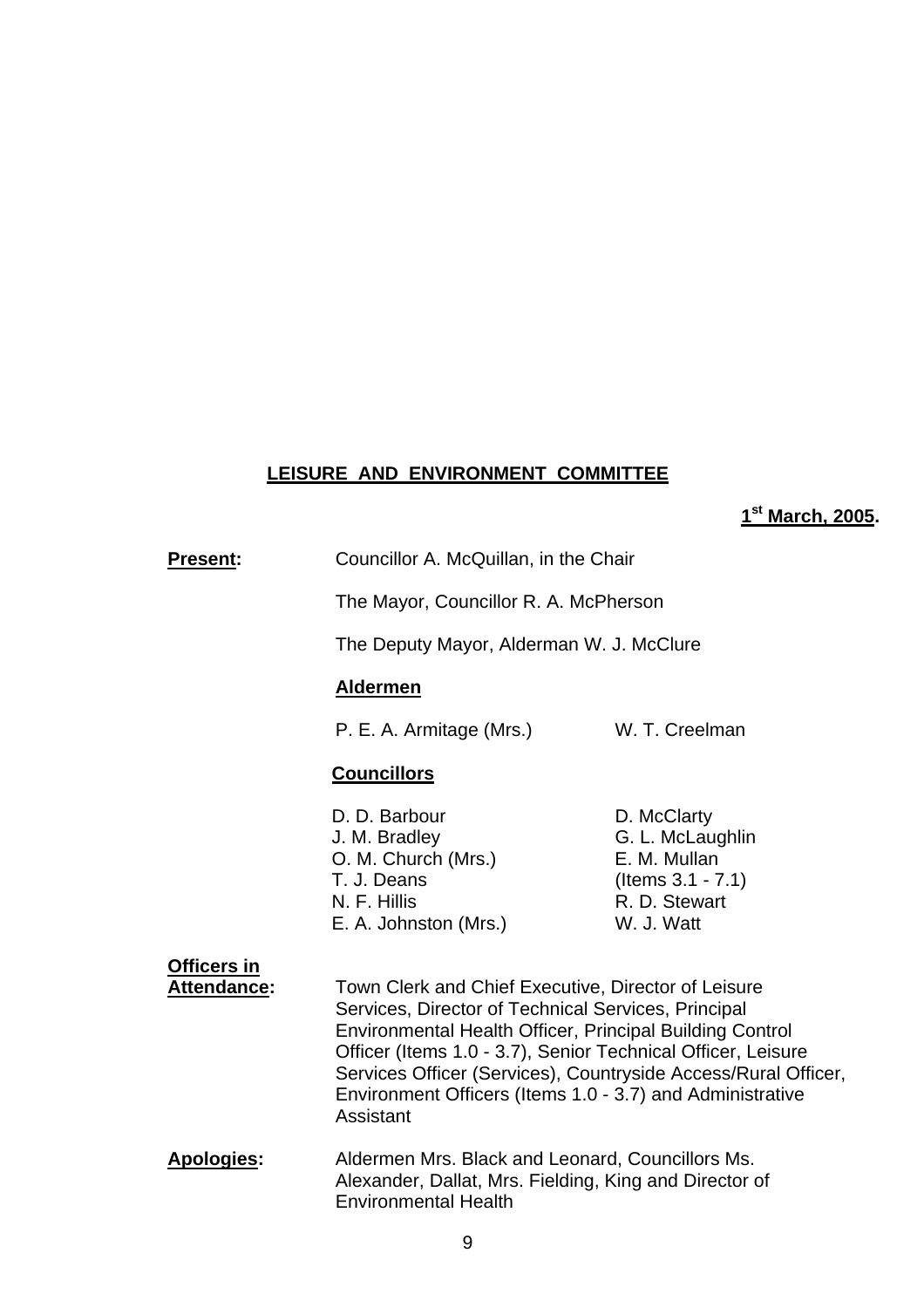### **1.0 WELCOME**

The Chairman welcomed everyone to the meeting.

## **2.0 ENVIRONMENTAL HEALTH REPORT**

The report of the Director of Environmental Health was considered (previously supplied). In the absence of the Director of Environmental Health the report was presented by the Principal Environmental Health Officer.

Matters arising:

2.1 Consultation - A Healthier Consideration was given to a public consultation Future document, as detailed in the report, entitled "A 20 Year Vision for Health and Well-Being in Northern Ireland 2005 - 2025".

> The document gave a vision of how health and social services would develop and function over the next 20 years. Council's role was in the Investing for Health and Well-Being Theme (1of 5 cross-cutting themes within the document). With regard to strengthening the current approach in relation to "tobacco smoke" Committee recommended:

> > That Council support option 3 i.e. "to ban smoking in all enclosed public places and workplaces in Northern Ireland."

 2.2 Emergency Planning - Consideration was given to Departmental Departmental Guidance to Guidance to District Councils regarding District Councils Emergency Planning as detailed in the report.

> This guidance and the proposed new legislation on this topic were welcomed. It would, however, have significant resource implications.

> Council is recommended to respond to the Department with a clear indication that the proposals could only be delivered with the necessary resources being made available directly to Councils from the Department of the Environment.

#### 2.3 Outcome of Legal Proceedings

 2.3.1 The Dogs (N.I.) Order Committee noted the outcome of this case, as 1983 as amended by detailed in the report, viz the court convicted The Dangerous Dogs both defendants and imposed fines of £200.00 (N.I.) Order 1991 together with costs of £438.00. The Magistrate had also imposed various conditions, as detailed in the report.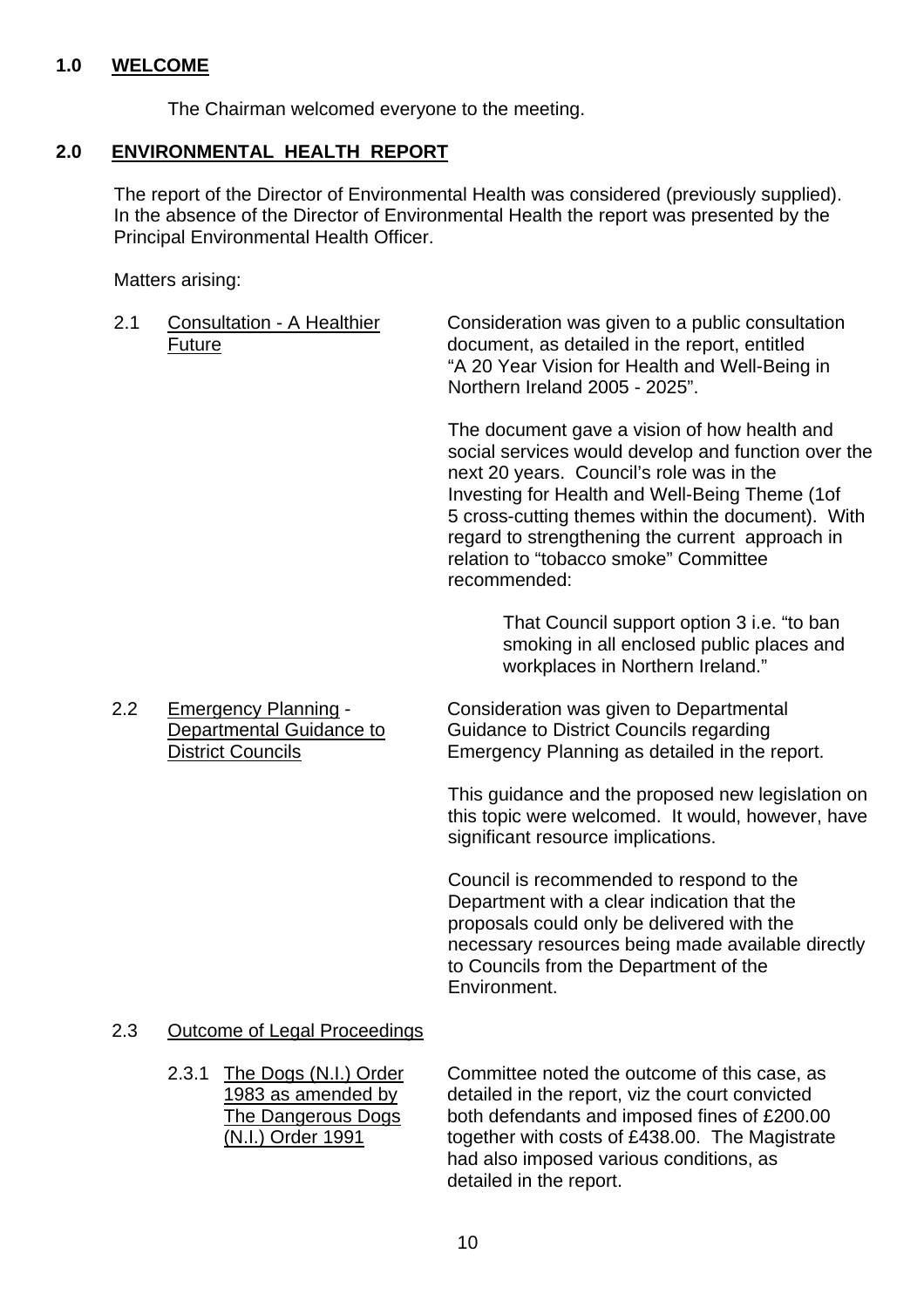Regulations (N.I.) 1995 totalling £1,000.00. Food Safety (Temper-Regulations (N.I.) 1995

2.4 Local Government Partnership Council is recommended to support the

- 
- 

2.3.2 Food Safety (N.I.) Order Committee noted the outcome of this case, as 1991, Food Safety detailed in the report. Each of the two (General Food Hygiene) defendants were fined £100.00 for each offence

ature Control) Council was awarded a total of £300.00 costs.

On Travellers Issues - Study proposal of The Local Government Partnership Visit - South Dublin County on Travellers Issues to send a small delegation Council **Council Council from Coleraine on the study visit to South Dublin** County Council drawn from the current membership of the partnership.

 2.5 Food Safety (N.I.) Order 1991 - Committee noted, information as detailed in the Contamination of Foodstuffs report, regarding action taken by the with Sudan 1 **Environmental Health Department in notifying** local catering and retail establishments of this matter.

> In response to a member's question the Principal Environmental Health Officer advised that consumers should be compensated at the point of purchase for any affected products which had to be returned.

 2.6 Home Accident Prevention - Consideration was given to information, as Strategy and Action Plan detailed in the report, regarding the Strategy 2004 - 2009 and Action Plan 2004 - 2009 regarding Home Accident Prevention. Members were encouraged to visit the local "Hazard House" on this topic located in Ballymoney.

> Congratulations were extended to the Senior Environmental Health Officer on her work regarding Home Accident Prevention.

 2.7 The Dogs (N.I) Order 1983 (as amended)

> 2.7.1 Disposal of Stray Dogs Committee noted information, as detailed in the report, regarding the disposal of stray dogs in the Borough.

 2.7.2 Good Dog Campaign Members congratulated the Environmental Health Department on obtaining second place in the recent Good Dog Campaign Award.

## **3.0 TECHNICAL SERVICES REPORT**

The report of the Director of Technical Services was considered (previously supplied).

Matters arising: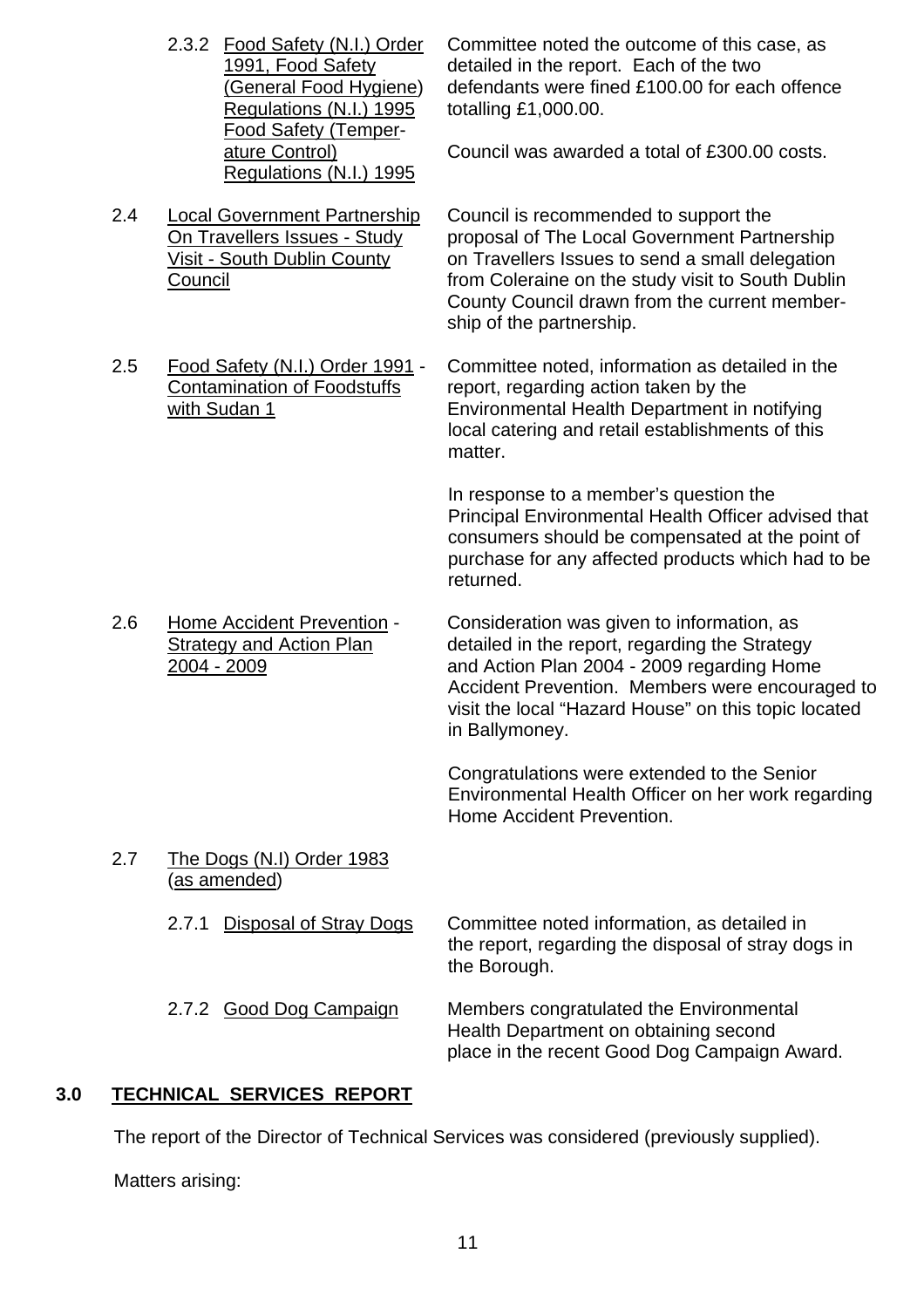## 3.1 DRD Roads Service

|     | 3.1.1       | Lisnagrot Road, Kilrea -<br><b>Speed Limit Extension</b>                                                                             |                            | The Department proposed to extend the speed<br>limit at Lisnagrot Road, Kilrea.                                                                                                                                                                                                                                                                    |                                                                    |
|-----|-------------|--------------------------------------------------------------------------------------------------------------------------------------|----------------------------|----------------------------------------------------------------------------------------------------------------------------------------------------------------------------------------------------------------------------------------------------------------------------------------------------------------------------------------------------|--------------------------------------------------------------------|
|     |             |                                                                                                                                      |                            | Council is recommended to support the<br>Department's proposal.                                                                                                                                                                                                                                                                                    |                                                                    |
|     |             | 3.1.2 Bushmills Road,<br>Coleraine - Zebra<br>Crossing                                                                               |                            | Following representations from Council the<br>Department proposed to introduce a zebra<br>crossing near the filling station on Bushmills<br>Road, Coleraine.                                                                                                                                                                                       |                                                                    |
|     |             |                                                                                                                                      |                            | Council is recommended to support the<br>Department's proposal.                                                                                                                                                                                                                                                                                    |                                                                    |
|     | 3.1.3       | Drumcroon Road<br>Roundabout, Coleraine                                                                                              |                            | The Department proposed that vehicles wishing<br>to turn right into Farranlester Road when<br>approaching the new Drumcroon Road<br>Roundabout, Coleraine should be encouraged to<br>use the roundabout and enter this road by turning<br>left. It was, therefore, proposed to ban<br>the right turn when approaching from Coleraine<br>direction. |                                                                    |
|     |             |                                                                                                                                      |                            | Council is recommended to support the<br>Department's proposal.                                                                                                                                                                                                                                                                                    |                                                                    |
| 3.2 |             | <b>Supply and Erection of</b><br><b>Fencing at Recreation Grounds,</b><br><b>Kilrea and Windyhall Community</b><br>Centre, Coleraine |                            | Five tenders had been received for the supply<br>and erection of fencing at the Recreation<br>Grounds, Kilrea and Windyhall Community<br>Centre, Coleraine:                                                                                                                                                                                        |                                                                    |
|     |             |                                                                                                                                      | 1.<br>2.<br>3.<br>4.<br>5. | Rogers Fencing Systems Ltd.,<br>Draperstown<br>N. K. Fencing Ltd., Carrickfergus<br>Boyd Landscapes Ltd., Ballyclare<br>T. D. McKane & Son, Castlederg<br>J. P. M. Contracts Ltd., Dungiven<br>Council is recommended to accept the lowest<br>tender from Rogers Fencing Systems Ltd.,<br>Draperstown for the sum of £46,151.10.                   | £<br>46,151.10<br>47,774.40<br>53,346.00<br>56,051.00<br>65,700.00 |
| 3.3 | (N.I.) 2001 | <b>The Street Trading Act</b>                                                                                                        |                            |                                                                                                                                                                                                                                                                                                                                                    |                                                                    |
|     | 3.3.1       | <b>Annual Review of</b><br>Licence Fees                                                                                              |                            | Council is recommended to agree the under-<br>noted new scale of fees as recommended by<br>the Street Trading Committee following its<br>meeting on 3 <sup>rd</sup> February, 2005:                                                                                                                                                                |                                                                    |

|                           | <b>Existing Fee</b> | Proposed Fee |
|---------------------------|---------------------|--------------|
| <b>Stationary Licence</b> | £360                |              |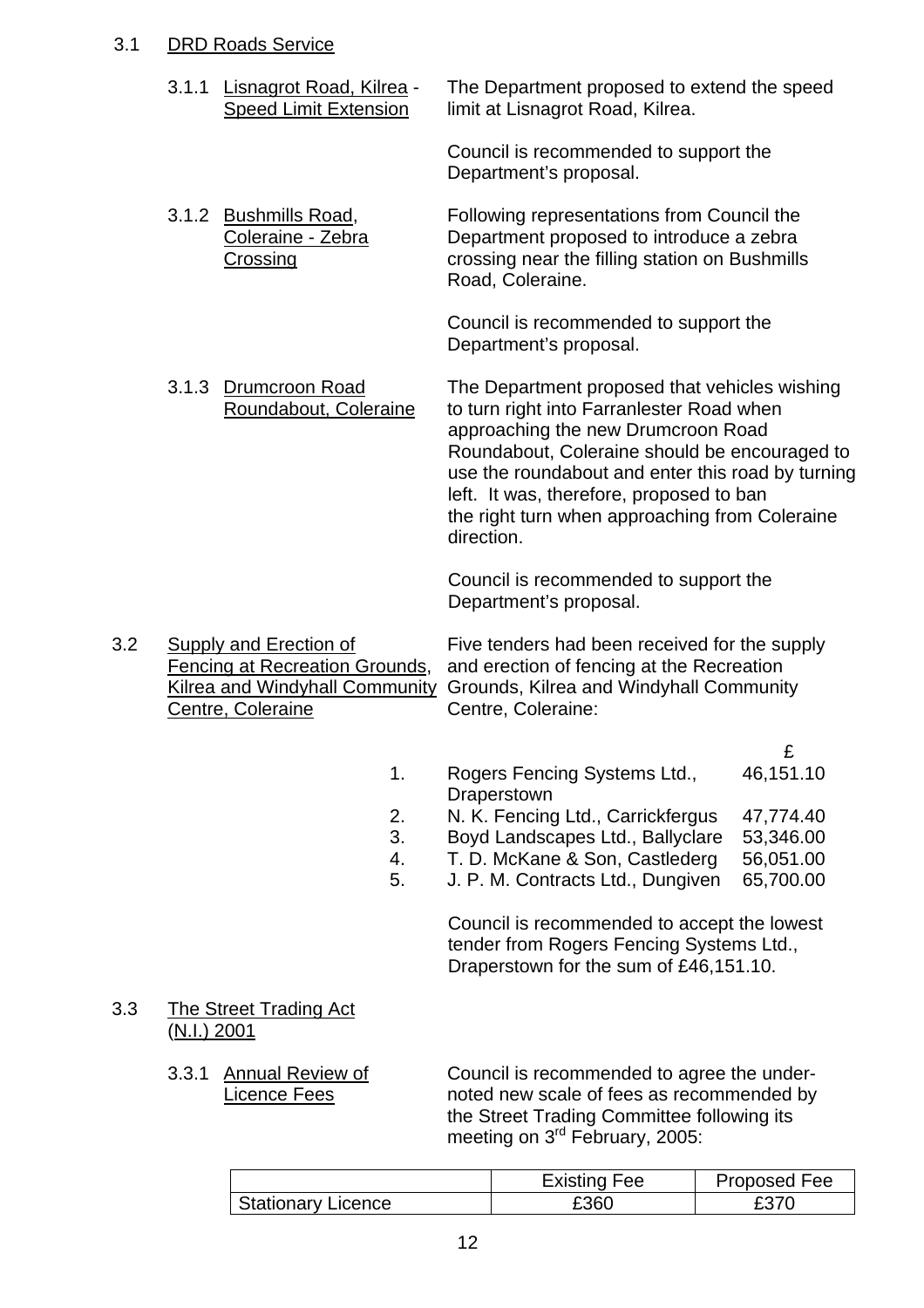| Mobile Licence                   | £295 | £305 |
|----------------------------------|------|------|
| <b>Temporary Licence</b>         | £110 | £113 |
| Variation of Licence             | £25  | £25  |
| <b>Temporary Evening Licence</b> | NFW  | £93  |

 The new scale of fees represented an increase of approximately 3% which would be in line with current inflation rate.

- 3.3.2 Temporary Evening Council is recommended to agree to this new Licence Fee licence fee introduced to accommodate evening trading. The licence incorporates a £60 non-refundable application fee plus £33 per evening. The licence would be restricted to trading times between 1800 hours to 2300 hours maximum. All day trading would require a temporary licence fee of £113.
- 3.3.3 Designated Streets Council is recommended to agree to Loguestown Industrial Estate being designated for Street Trading purposes with the proviso that only one pitch is allocated. The Director of Technical Services would report to a future meeting on the normal consultations with the PSNI and DRD Roads Service.
- 3.3.4 Amendment to Stationary Council is recommended to agree to the Licence Policy following amendments to the Stationary Licence Policy, as detailed in the report:
	- (a) With regard to consulting procedures the inclusion of the following additional clause -

"All residents within a 45m radius of the proposed street trading pitch/es."

 (b) Inclusion of the following clause in the policy -

> "Should Council decide to designate a new street trading pitch as a result of a street trading licence application for such a pitch, it will be the responsibility of Council to advertise the designating resolution but all advertising costs incurred shall be paid by the applicant. In the event of non-payment of such costs then the application for such a licence will be refused."

- 3.4 Entertainments Licence
	-

3.4.1 Marquee - Pits, An application for the grant of an Ballyreagh Road, Entertainments Licence for 16<sup>th</sup> - 21<sup>st</sup> May, 2005 Portstewart inclusive had been received from Mr. M. White.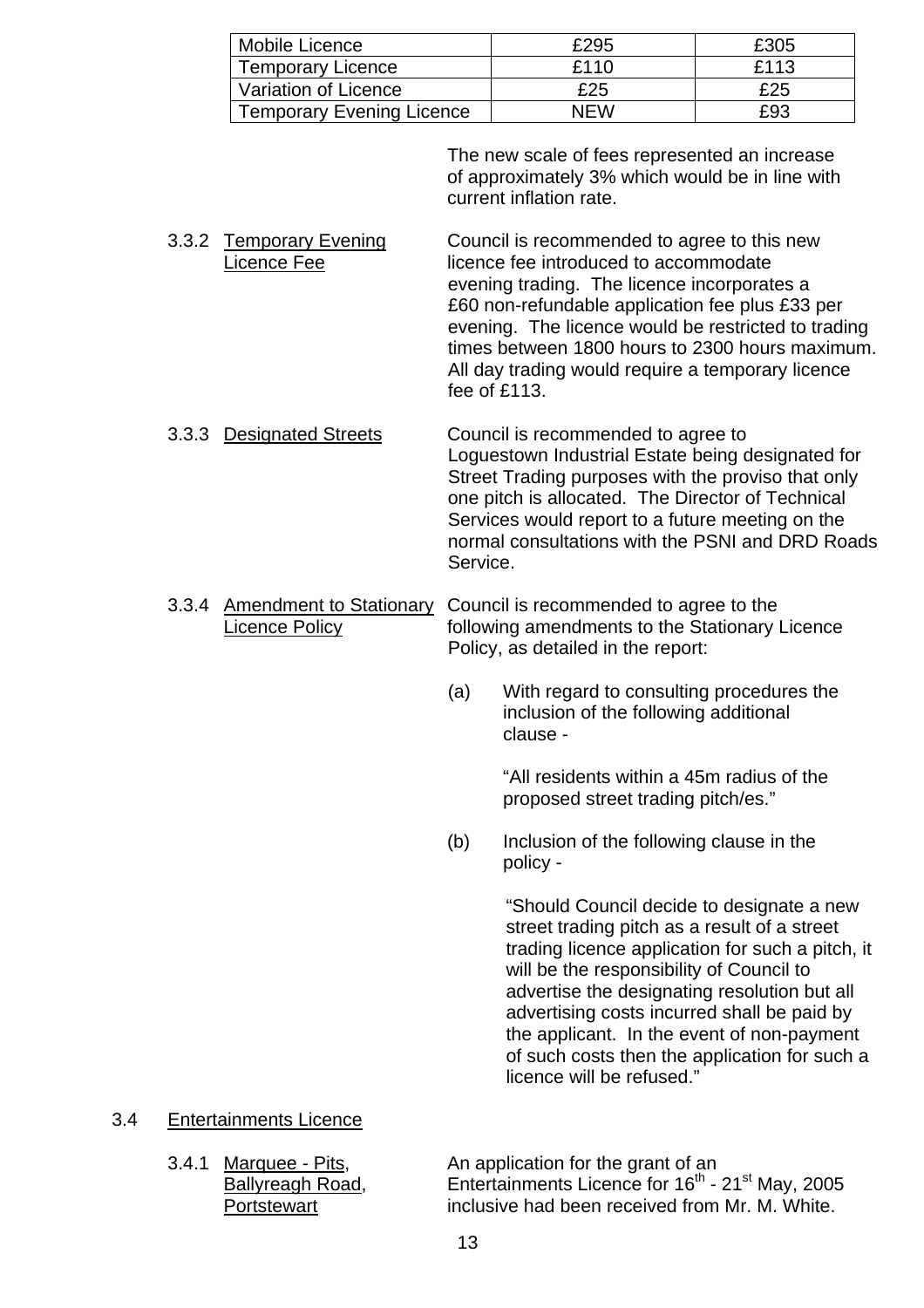Recommended:

 That Council grant an Entertainments Licence for  $16^{th}$  - 21<sup>st</sup> May, 2005 inclusive subject to no representations being received and compliance with Fire Authority and any other licensing requirements.

| 3.5 | <b>Building Control</b>             | Approval had been granted for forty-eight<br>applications.                                                                                                                                      |
|-----|-------------------------------------|-------------------------------------------------------------------------------------------------------------------------------------------------------------------------------------------------|
| 3.6 | <b>Recycling Scheme - Blue Bins</b> | Committee noted information, as detailed in the<br>report, regarding the final delivery of blue bins for<br>the recycling scheme.                                                               |
|     |                                     | The Director of Technical Services answered<br>various members' questions regarding blue bins<br>and general recycling matters.                                                                 |
| 3.7 | <b>Environment Section</b>          | The Chairman welcomed Mr. J. Allen and Mrs.<br>F. Watters, Environment Officers who were in<br>attendance to report on the programme of work<br>presently being undertaken within this section. |
|     |                                     | Mr. Allen and Mrs. Watters elaborated on the latest<br>anti-litter campaign and various other educational<br>projects and initiatives in this field.                                            |
|     |                                     | A period of discussion ensued during which the<br>representatives answered various members'<br>questions on their presentation.                                                                 |
|     |                                     | The Chairman thanked Mr. Allen and Mrs. Watters<br>for their interesting and informative presentation.                                                                                          |

## **4.0 LEISURE SERVICES REPORT**

The report of the Director of Leisure Services was considered (previously supplied).

Matters arising:

4.1 Forestry Service The Chairman welcomed Mr. M. Strong, Countryside Access/Rural Officer who was in attendance for this item and summarised the provisions of a consultation paper (previously supplied) from the Forestry Service entitled "Options for Forestry".

> The Director of Leisure Services also updated members regarding his recent meeting with officers from the Forestry Service on this topic.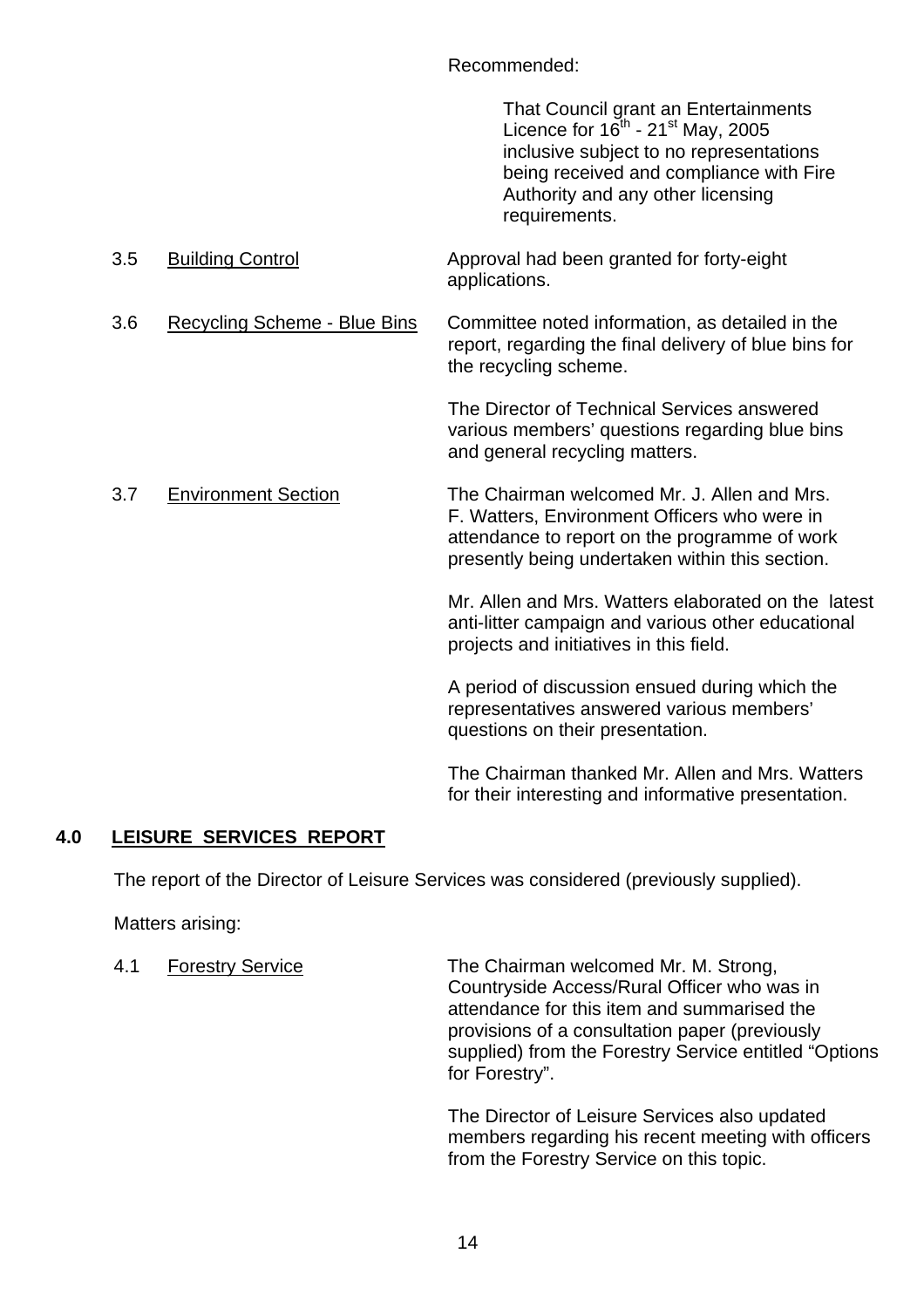|     |                                                  |                   | A period of discussion ensued during which Mr.<br>Strong and the Director of Leisure Services<br>answered various members' queries.                                                                                                                                                                                                                                                   |
|-----|--------------------------------------------------|-------------------|---------------------------------------------------------------------------------------------------------------------------------------------------------------------------------------------------------------------------------------------------------------------------------------------------------------------------------------------------------------------------------------|
|     |                                                  |                   | Council is recommended to agree to have further<br>discussions with Forestry Service on the devolving<br>of public access to forests to District Councils; but<br>the response to the consultation paper should<br>indicate that Council would not support the present<br>proposals without greater clarity on the role of<br>Council and the financial implications of the transfer. |
|     |                                                  |                   | The Chairman thanked Mr. Strong for his<br>presentation on this topic.                                                                                                                                                                                                                                                                                                                |
| 4.2 | <b>Rugby Avenue Playing Fields,</b><br>Coleraine |                   | Council is recommended to agree to a<br>development brief being prepared and<br>advertised in relation to a portion of land at<br>Rugby Avenue Playing Fields, Coleraine. The brief<br>would be restricted to recreation and<br>leisure offers only.                                                                                                                                  |
| 4.3 | <b>Portrush Monument</b>                         |                   | Council is recommended to agree to a request<br>from Mr. J. McCann of Moneymore to erect a small<br>(4 feet) monument adjacent to Portrush Harbour<br>dedicated to the men of the 507 PIR 82 <sup>nd</sup> Airborne<br>Division of the United States Army who were<br>stationed in Portrush in 1943 - 1944.                                                                           |
|     |                                                  |                   | The Director of Leisure Services would consider<br>how the monument could be complemented by<br>additional Council works.                                                                                                                                                                                                                                                             |
| 4.4 | <b>School Swimming Programme</b>                 |                   | Committee expressed its concern at the<br>announcement that the North Eastern Education<br>and Library Board would terminate the School<br>Swimming Programme from 31 <sup>st</sup> March, 2005.                                                                                                                                                                                      |
|     |                                                  | of Council.       | Following a period of discussion it was noted<br>that the Director of Leisure Services would<br>report further on this topic to the March meeting                                                                                                                                                                                                                                     |
| 4.5 | For Information                                  |                   | The Director of Leisure Services provided<br>information in his report on the following:                                                                                                                                                                                                                                                                                              |
|     |                                                  | (a)<br>(b)<br>(c) | <b>Easter Multi-Sports Courses</b><br>St. Patrick's Borough Festival -<br>$17^{th}$ - 19 <sup>th</sup> March, 2005<br>Causeway Museum Service - Strategic<br>Development Plan 2005/2009                                                                                                                                                                                               |

## **5.0 TRANSLINK - EASTER TRAINS TO PORTRUSH**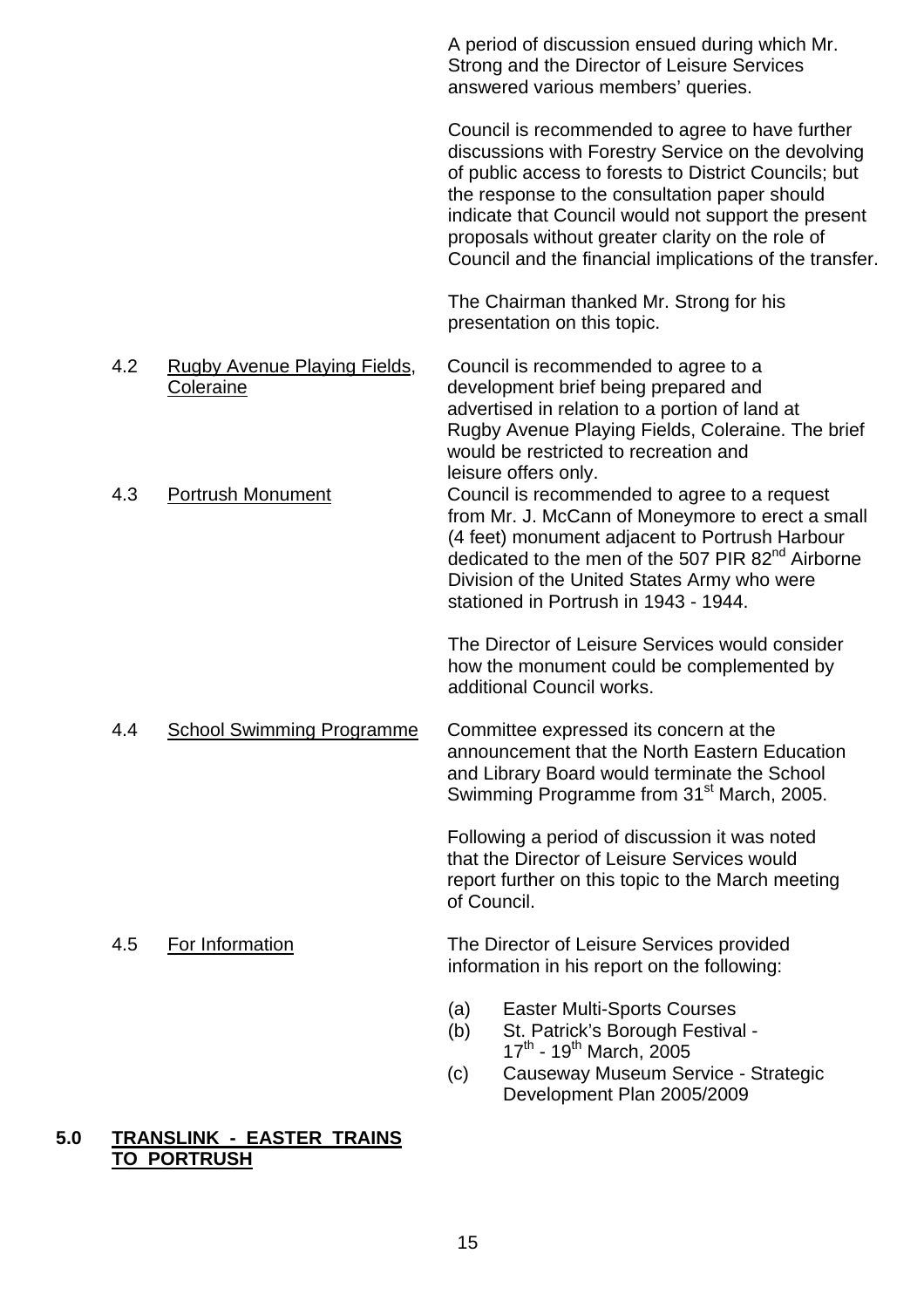Read letter from Northern Ireland Railways Ltd. (Translink) advising of the proposed rail travel arrangements to and from Portrush at Easter 2005.

Following the very successful, innovative "Family Train" arrangements of 2004, Translink were looking to make minor improvements to the service provision for 2005.

Committee welcomed this announcement.

#### **6.0 SEMINAR - "PROMOTING DIVERSITY THROUGH CIVIC LEADERSHIP"**

Reported that the Local Government Staff Commission in conjunction with the Equality Commission Northern Ireland would be holding a half-day seminar to be held on the morning of Tuesday, 22<sup>nd</sup> March, 2005 in the Equality House, 7/9 Shaftesbury Square, Belfast.

Recommended:

 That the Mayor, Alderman Mrs. Black, Councillors Bradley and McLaughlin together with the Community Development Officer attend the seminar.

#### **PLANNING COMMITTEE**

**8th March, 2005.** 

**Present:** Councillor W. A. King in the Chair

The Mayor, Councillor R. A. McPherson

The Deputy Mayor, Alderman W. J. McClure

#### **Aldermen**

P. E. A. Armitage (Mrs.) W. T. Creelman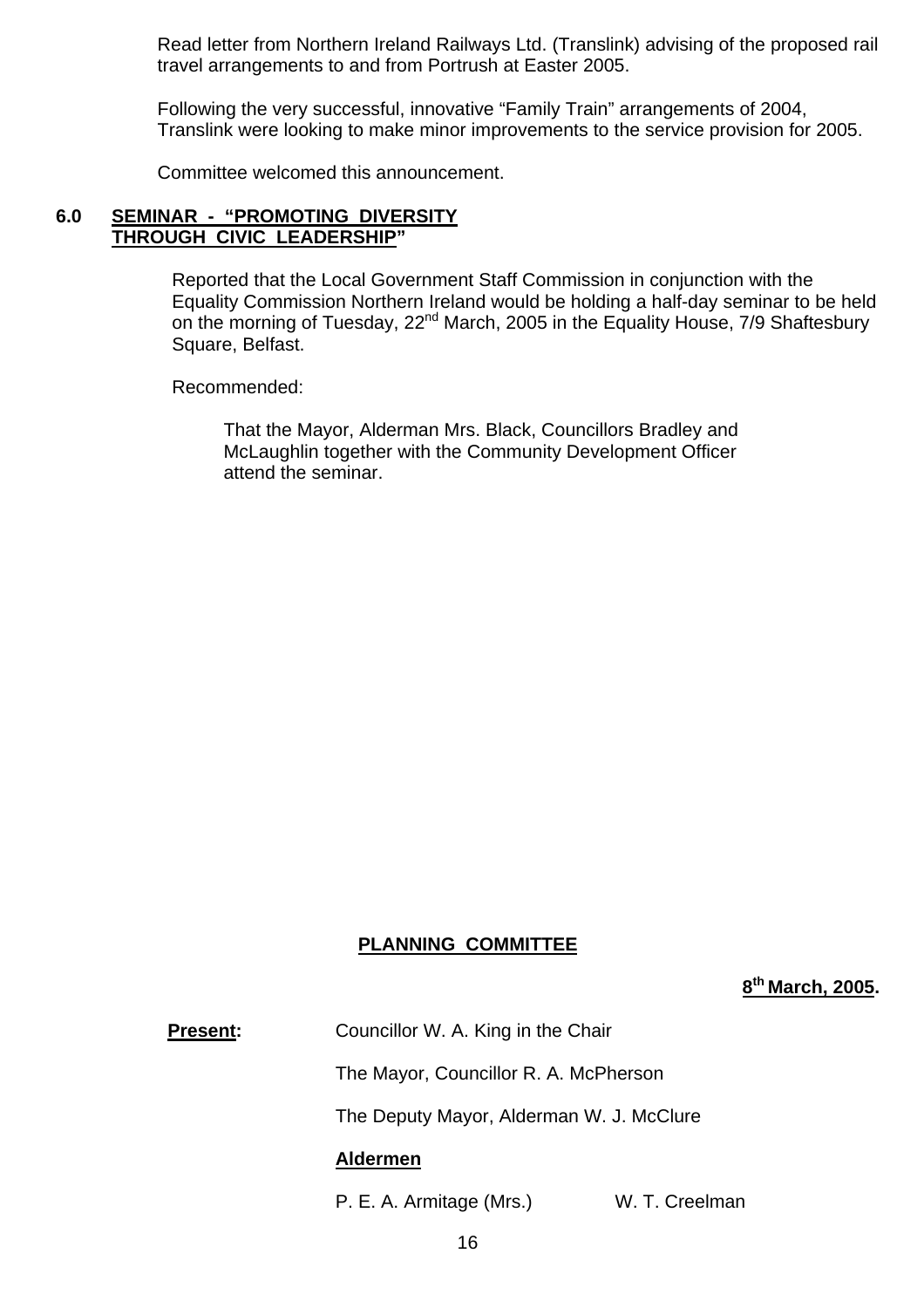|     | (Items $1.0 - 2.1$ )<br>E. T. Black (Mrs.)                                                                                                                                                                        | <b>B.</b> Leonard                                                                                                                                                                                                 |
|-----|-------------------------------------------------------------------------------------------------------------------------------------------------------------------------------------------------------------------|-------------------------------------------------------------------------------------------------------------------------------------------------------------------------------------------------------------------|
|     | <b>Councillors</b>                                                                                                                                                                                                |                                                                                                                                                                                                                   |
|     | C. S. Alexander (Ms.)<br>D. D. Barbour<br>(Items $1.0 - 1.74$ )<br>J. M. Bradley<br>(Items $1.20 - 7.2$ )<br>O. M. Church (Mrs.)<br>J. J. Dallat<br>T. J. Deans<br>(Items $1.0 - 1.59$ )<br>E. P. Fielding (Mrs.) | N. F. Hillis<br>E. A. Johnston (Mrs.)<br>(Items $1.0 - 3.2$ )<br>D. McClarty<br>G. L. McLaughlin<br>A. McQuillan<br>(Items $1.0 - 1.74$ )<br>E. M. Mullan<br>(Items $1.0 - 1.87$ )<br>R. D. Stewart<br>W. J. Watt |
| . . |                                                                                                                                                                                                                   |                                                                                                                                                                                                                   |

| Also in            | Representatives from the Planning Service -                |
|--------------------|------------------------------------------------------------|
| Attendance:        | Ms. J. McMath and Mr. G. McGuinness                        |
| <b>Officers in</b> | Administrative Officer, Principal Environmental Health     |
| Atendance:         | Officer (Items $1.0 - 1.59$ ) and Administrative Assistant |

#### **1.0 PLANNING APPLICATIONS**

A list of one hundred and eighty-eight applications was considered (previously supplied).

#### **Applications Deferred from Previous Meeting**

1.1 Application No. D1 C/2003/1348/O Site for dwelling east of 25 Shinney Road, Coleraine for Mr. J. Henry

The opinion of the Planning Service was to refuse.

It was proposed by Councillor Dallat, seconded by Councillor Mullan and unanimously agreed:

> That the application be approved.

The opinion of the Planning Service was to refuse.

The application had now been withdrawn.

The opinion of the Planning Service was to approve.

It was agreed that the application be approved.

- 1.2 Application No. D2 C/2004/0401/O Site for dwelling adjacent to 72 Moneydig Road, Garvagh for Mr. D. Hazlett
- 1.3 Application No. D3 C/2004/0535/O 1 no. dwelling 280m west of 96 Drumsaragh Road, Kilrea for Mr. McKendry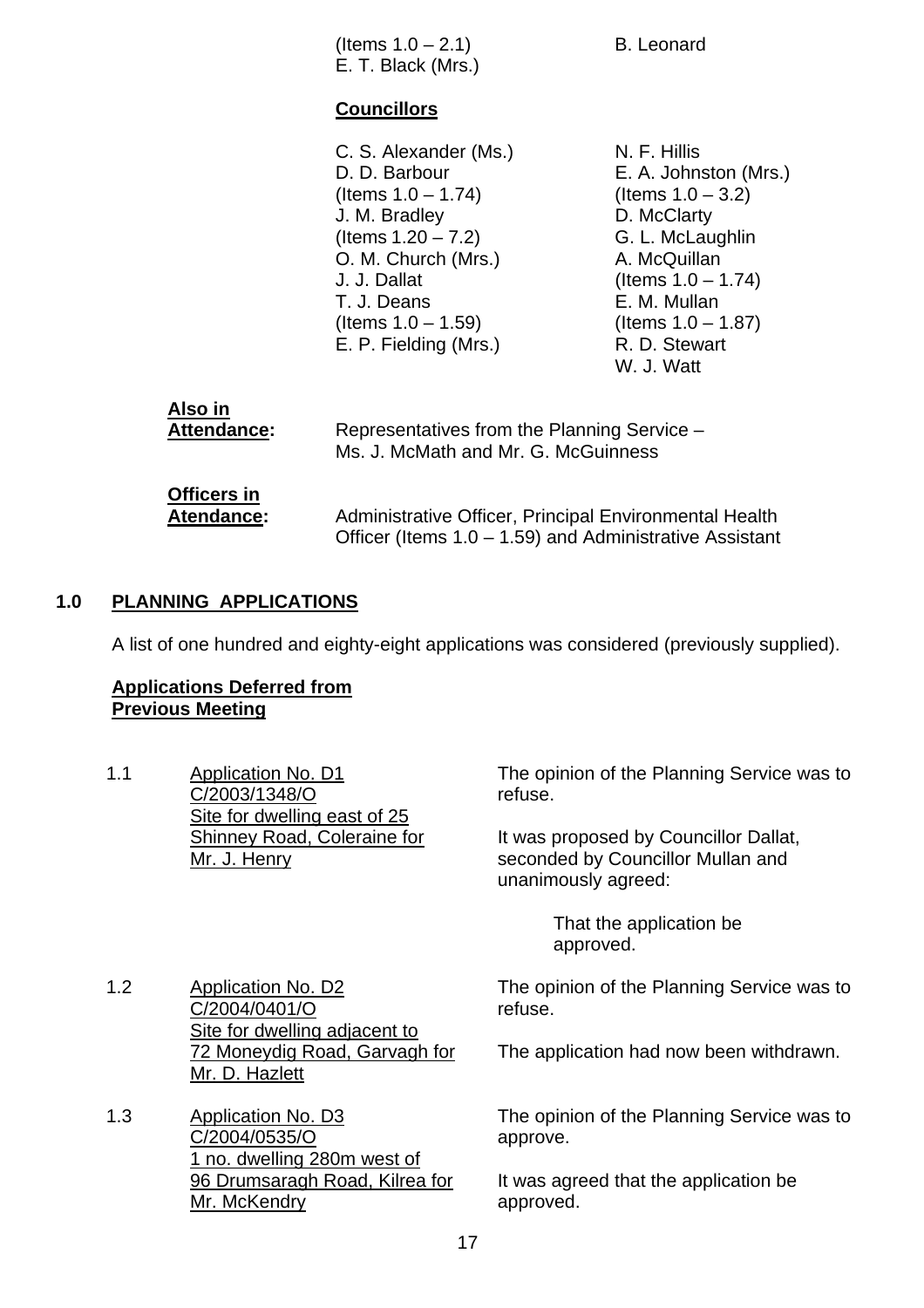1.4 Application No. D4 C/2004/0555/O Dwelling and garage 60m northwest of 118 Grove Road, Swatragh for Mr. L. O'Hagan

1.5 Application No. D5 C/2004/0581/O Proposed site of dwelling approximately 220m south-west of St. Patrick's Primary School on the Churchtown Road, Garvagh for Heaney Developments

> Application No. D6 C/2004/0583/O Proposed site for dwelling approximately 250m south-west of St. Patrick's Primary School on the Churchtown Road, Garvagh for Heaney Developments

- 1.6 Application No. D7 C/2004/0606/O Develop a dwelling house to be occupied by the applicant at Coolnasillagh Road, Garvagh for Mr. K. McKillop
- 1.7 Application No. D8 C/2004/0738/O Site for bungalow approximately 50m north-east of 30 Drumsaragh Road, Kilrea for Ms. McCotter

1.8 Application No. D9 C/2004/0757/O Site for traditional rural dwelling south-west of No. 19 Carhill Road, Garvagh for Mr. and Mrs. A. McNeill

1.9 Application No. D10 C/2004/0772/O Site for dwelling 30m south-east of Mullaghinch Road/Agivey Road junction, Coleraine for T. B. Wilson

1.10 Application No. D11 C/2004/0773/O Site for retirement farm dwelling The opinion of the Planning Service was to approve.

It was agreed that the application be approved subject to conditions relating to ridge height.

The opinion of the Planning Service was to refuse both applications.

A request for an office meeting for both applications would be referred to the Divisional Planning Manager.

The opinion of the Planning Service was to refuse.

A request for an office meeting would be referred to the Divisional Planning Manager.

The opinion of the Planning Service was to refuse.

A request for an office meeting would be referred to the Divisional Planning Manager.

The opinion of the Planning Service was to refuse.

It was agreed, twelve members voting in favour, that the application be approved.

The opinion of the Planning Service was to refuse.

It was agreed that the application be deferred for one month to facilitate the submission of additional information.

The opinion of the Planning Service was to refuse.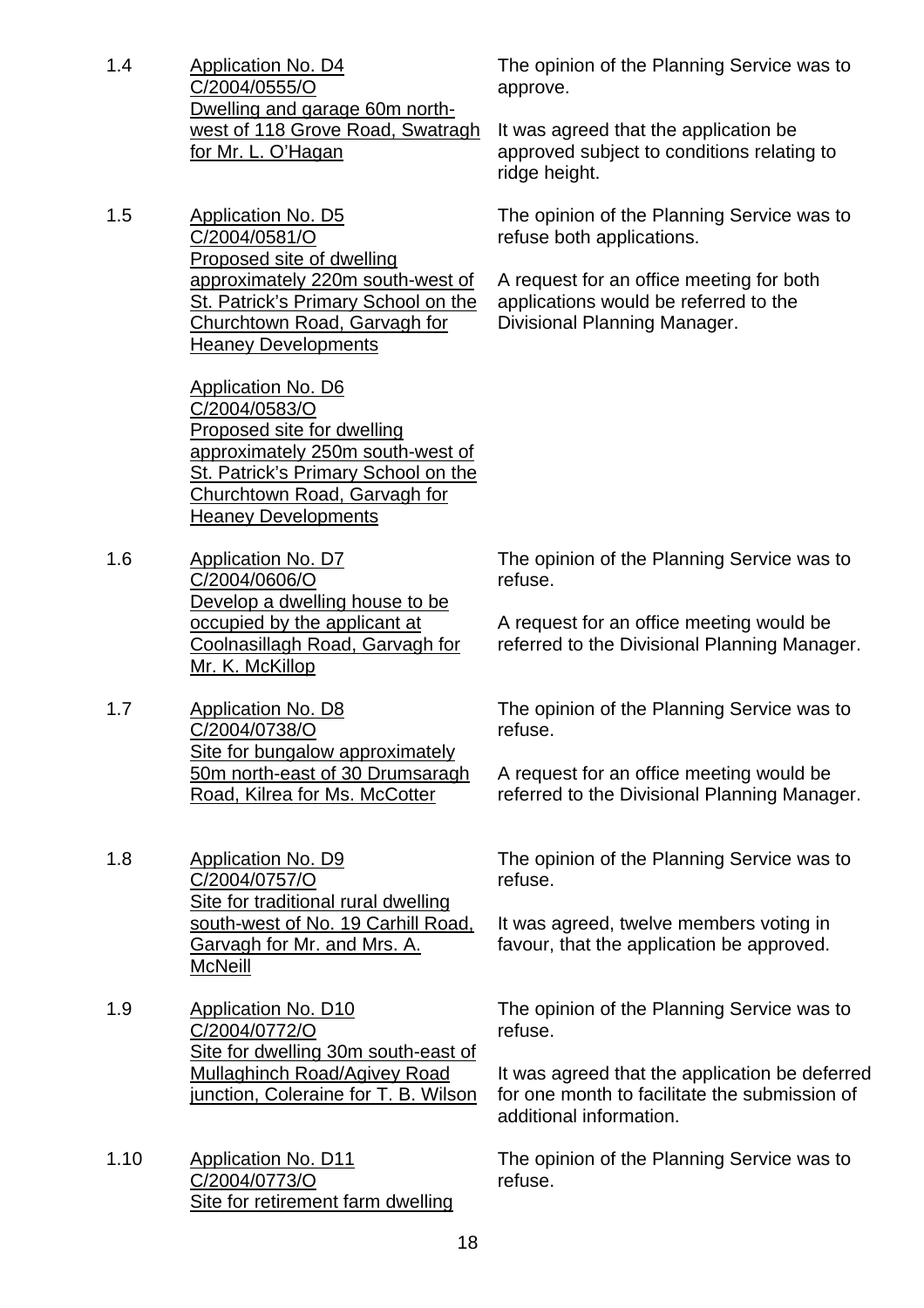and garage 360m south of 84a Carhill Road, Garvagh for Mr. and Mrs. I. McClenahan

- 1.11 Application No. D12 C/2004/0789/O Erection of 1 no. private dwelling to the north-east of 23 Drumeil Road, Aghadowey for Mr. G. McAfee
- 1.12 Application No. D13 C/2004/0792/O Erection of dwelling and detached garage at Moneydig Road, 50m east of Moneydig/Drumsaragh Road junction, Kilrea for Mr. McDonald
- 1.13 Application No. D14 C/2004/0798/O Site for dwelling and garage 40m north-east of 60 Liscall Road, Garvagh for Mr. M. Higgins
- 1.14 Application No. D15 C/2004/0822/O Dwelling 340m south of 15 Lisnamuck Road, Aghadowey for Mr. Dallas

1.15 Application No. D16 C/2004/0841/O Dwelling to the rear of 53 Drumsaragh Road, Kilrea for Mr. Shiels

- 1.16 Application No. D17 C/2004/0903/O Proposed site for dwelling approximately 40m north of 60 Temple Road, Garvagh for Ms. T. Smyth
- 1.17 Application No. D18 C/2004/0937/O Proposed dwelling and detached garage adjacent to No. 1 Magheramore Road, Garvagh for Mr. S. Linton

It was agreed that the application be deferred for one month to facilitate further consideration.

The opinion of the Planning Service was to approve.

It was agreed that the application be approved.

The opinion of the Planning Service was to refuse.

It was agreed that the application be refused.

The opinion of the Planning Service was to approve.

It was agreed that the application be approved subject to conditions relating to the retention of roadside vegetation and planting to the rear.

The opinion of the Planning Service was to approve.

It was agreed that the application be approved.

The opinion of the Planning Service was to refuse.

It was agreed that the application be refused.

The opinion of the Planning Service was to refuse.

It was agreed that the application be deferred for one month to facilitate the submission of additional information.

The opinion of the Planning Service was to refuse.

A request for an office meeting would be referred to the Divisional Planning Manager.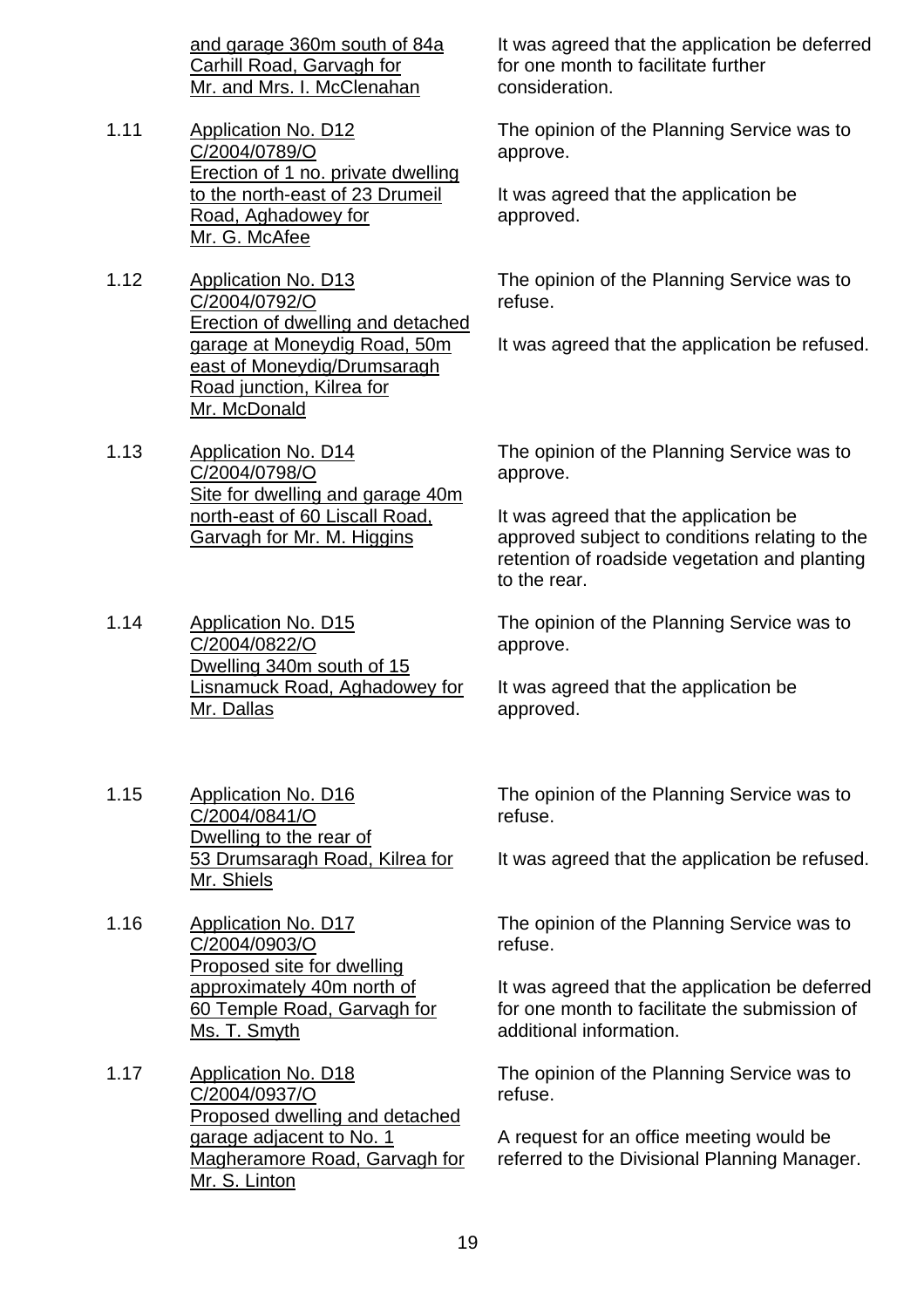- 1.18 Application No. D19 C/2004/0957/O Site for dwelling and garage adjacent to 9 Revallagh Road, Bushmills for Mr. McLean
- 1.19 Application No. D20 C/2004/0976/LB New signage at 14 The Diamond, Coleraine for Abbey National plc

The opinion of the Planning Service was to approve.

It was agreed that the application be approved.

The opinion of the Planning Service was to approve.

It was proposed by Councillor Dallat, seconded by Councillor Deans and agreed:

> That the application be deferred and that Planning Service request the Environment and Heritage Service to review its consideration of the application.

The opinion of the Planning Service was to refuse.

It was proposed by Councillor Dallat, seconded by Councillor Watt and unanimously agreed:

> That the application be approved.

The opinion of the Planning Service was to refuse.

It was agreed that the application be deferred for two weeks to facilitate withdrawal. If the application was not withdrawn it would be refused.

The opinion of the Planning Service was to approve.

It was agreed that the application be approved.

The opinion of the Planning Service was to refuse.

It was unanimously agreed that the application be approved.

The opinion of the Planning Service was to approve.

1.20 Application No. D21 C/2004/1016/O Site for dwelling adjacent to 17 Glenullin Road, Garvagh for Mr. and Mrs. J. O'Neill

1.21 Application No. D22 C/2004/1053/O Replacement of existing dwelling and erection of detached garage adjacent to 42 Sconce Road, Articlave, Coleraine for Mr. D. Norris

- 1.22 Application No. D23 C/2004/1120/O Renewal of outline approval for site for bungalow and garage adjacent to 'Bellvue', 43 Greenhill Road, Garvagh for Mrs. E. Morrison
- 1.23 Application No. D24 C/2004/1125/F Store/garage at rear garden of 98 Ballyrashane Road, Coleraine for Mr. A. McCreadie

## **NEW APPLICATIONS**

1.24 Application No. 1 C/2002/0815/F Erection of car showroom and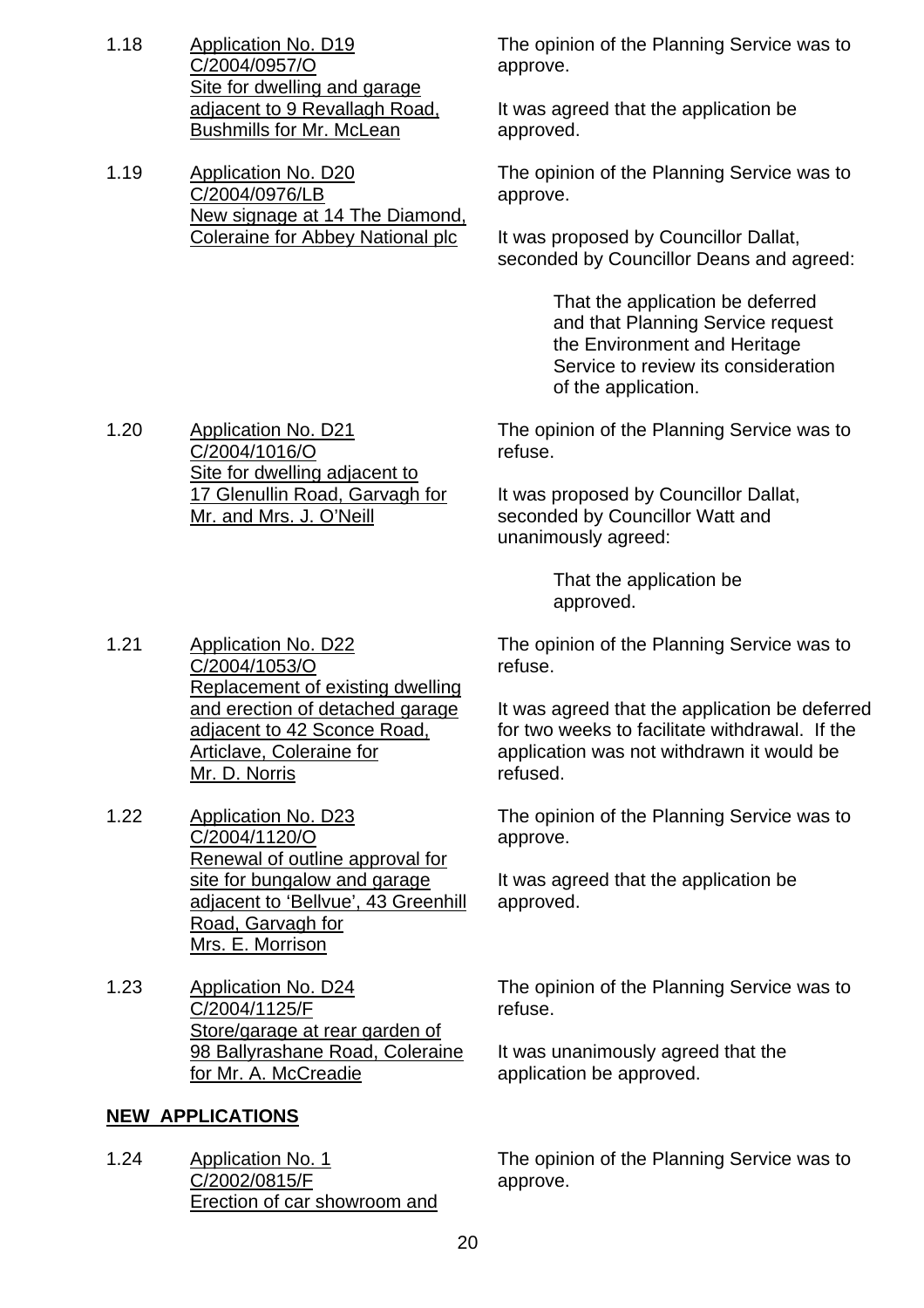workshop between Carhill Road and Ballynameen Road, Garvagh for Mr. E. Mullan

- 1.25 Application No. 2 C/2002/0952/F Demolition of existing house and erection of new dwelling at 32 Kerr Street, Portrush for Ms. M. Smyth
- 1.26 Application No. 5 C/2003/1368/O Infill site for dwelling and garage north-east of 31 Bellany Road, Coleraine for Mr. J. Dillon
- 1.27 Application No. 8 C/2004/0048/O Proposed 6 no. 2 bedroom apartments at 2 Captain Street Upper, Waterside, Coleraine for Mr. B. Goodfellow
- 1.28 Application No. 13 C/2004/0270/F Change of use of one dwelling house to two dwelling houses at 7 Dhu Varren Park, Portrush
- 1.29 Application No. 15 C/2004/0331/F Extension to existing restaurant and apartment to provide new fine dining restaurant as the 'Old Ramore' at 113 Lower Main Street, Portrush for Ramore Restaurant Ltd.
- 1.30 Application No. 16 C/2004/0334/O Proposed two storey house approximately 100m sq. total floor area traditional construction pitched tiled roof and dashed finish to walls adjacent to No. 50 Portrush Road, Portstewart for Mr. S. Hughes
- 

It was noted that this was a retrospective application.

It was agreed that the application be approved.

The opinion of the Planning Service was to refuse.

It was agreed that the application be deferred for one month to facilitate an office meeting.

The opinion of the Planning Service was to refuse.

It was agreed that the application be deferred for one month to facilitate a Council site visit.

The opinion of the Planning Service was to refuse.

Consideration was given to copy letters dated  $31<sup>st</sup>$  January, 2004 from the residents of Hazelbank Road, Coleraine and 2<sup>nd</sup> February, 2004 from Mrs. N. Ennis (previously supplied).

It was agreed that the application be refused. The opinion of the Planning Service was to refuse.

It was agreed that the application be deferred for one month to facilitate a Council site visit.

The opinion of the Planning Service was to approve.

It was agreed that the application be deferred for one month to facilitate a Council site visit.

The opinion of the Planning Service was to refuse.

It was agreed that the application be deferred for one month to facilitate a Council site visit.

1.31 Application No. 20 The opinion of the Planning Service was to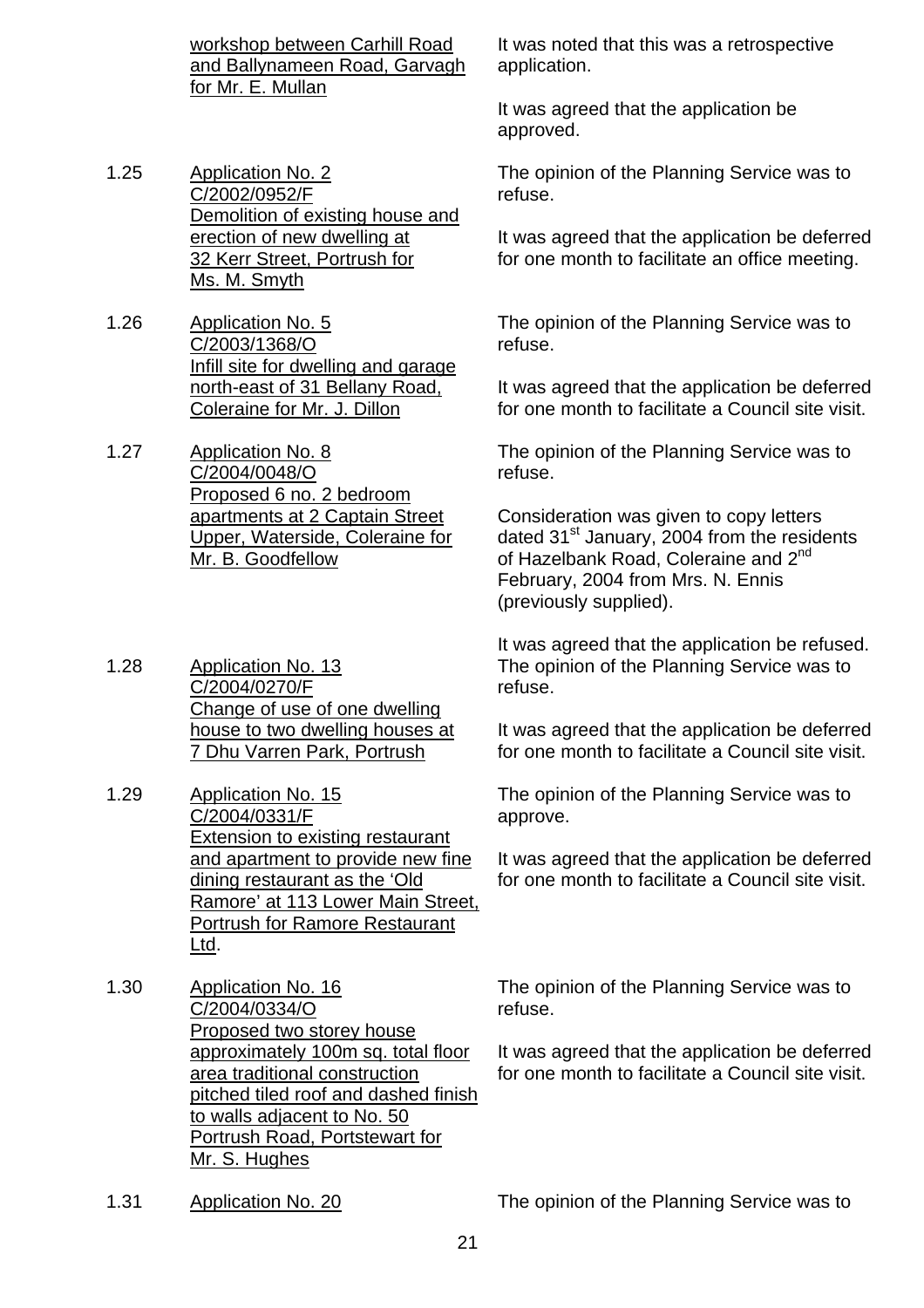C/2004/0589/F Dwelling and detached garage adjacent to 50 Glebe Road, Castlerock for Mr. Simpson

- 1.32 Application No. 23 C/2004/0730/O Site for 2 no. apartments adjacent to 19 Carhill Road, Garvagh for Mr. C. Boylan
- 1.33 Application No. 25 C/2004/0758/O Site of retirement dwelling 200m north-east of 17 Craigahulliar Road, Portrush for Mr. R. **McCaughern**
- 1.34 Application No. 27 C/2004/0771/F Proposed dwelling and access to Moneydig Road off Moneydig Road, Kilrea (approximately 40m south-east of No. 139 Moneydig Road) for J. Rainey
- 1.35 Application No. 28 C/2004/0783/O Closure and demolition of the existing business, erection of new one and a half storey dwelling and detached garage at 25A Islandtasserty Road, Coleraine for L. McCollum
- 1.36 Application No. 30 C/2004/0802/O Site for dwelling 180m north-east of 10 Cam Road, Macosquin, Coleraine for Mr. O'Kane
- 1.37 Application No. 34 C/2004/0901/O Proposed site for dwelling approximately 320m south-west of 8 Gortmacrane Road, Kilrea for Mr. McAteer
- 1.38 Application No. 35 C/2004/0904/O Proposed site for dwelling approximately 50m east of junction of Hillside Road and Temple Road, Garvagh for Mr. C. Smyth

refuse.

It was agreed that the application be deferred for one month to facilitate a Council site visit.

The opinion of the Planning Service was to refuse.

It was agreed that the application be deferred for one month to facilitate a Council site visit.

The opinion of the Planning Service was to refuse.

It was agreed that the application be deferred for one month to facilitate a Council site visit.

The opinion of the Planning Service was to refuse.

It was agreed that the application be deferred for one month to facilitate an office meeting.

The opinion of the Planning Service was to refuse.

It was noted that this application was now being dealt with under Article 33 and that a decision would be made by the Planning Appeals Commission.

The opinion of the Planning Service was to refuse.

It was agreed that the application be deferred for one month to facilitate a Council site visit.

The opinion of the Planning Service was to refuse.

It was agreed that the application be deferred for one month to facilitate a Council site visit.

The opinion of the Planning Service was to refuse.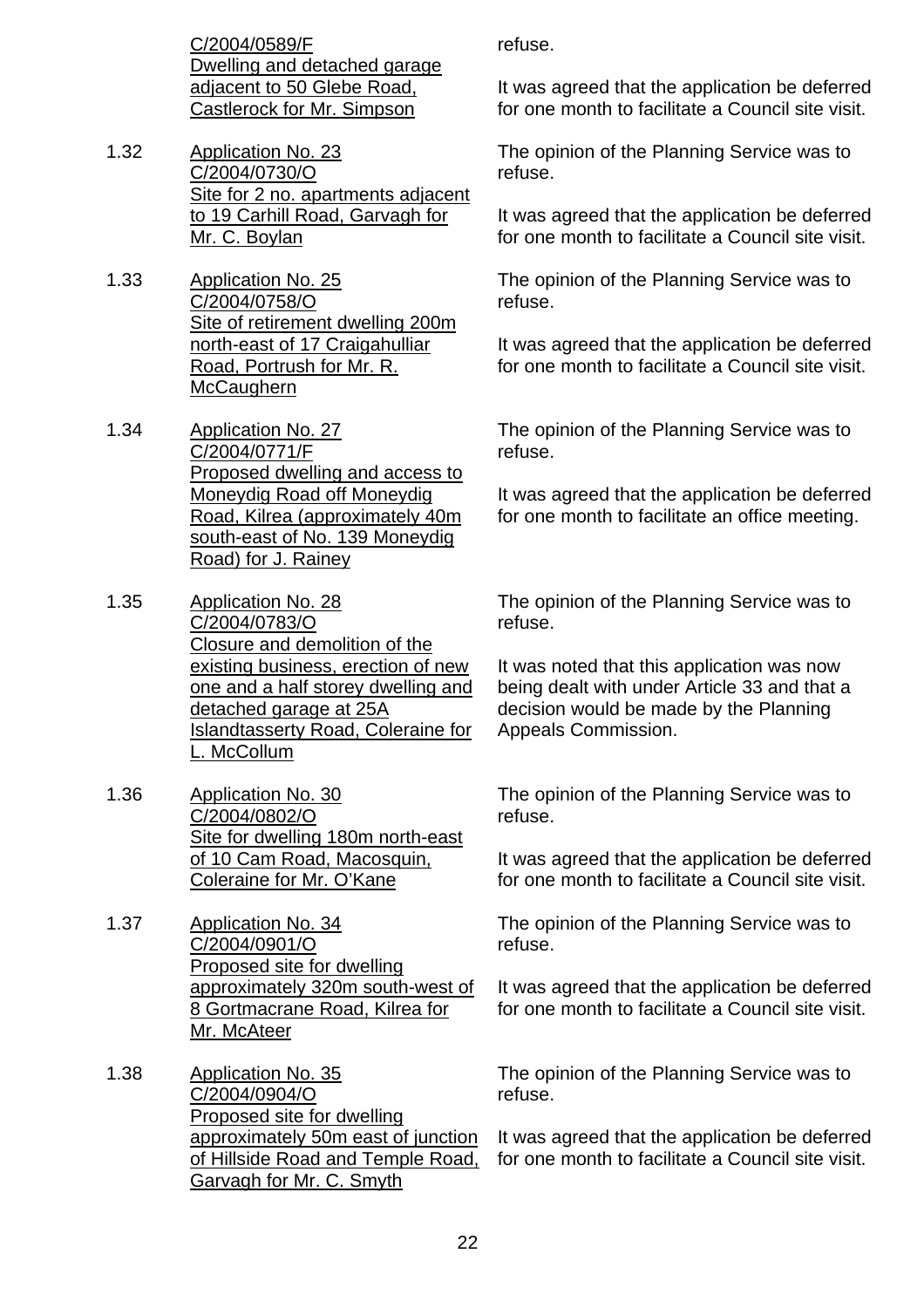- 1.39 Application No. 36 C/2004/0910/O Proposed new dwelling and garage 200m south-east of 7 Moneysallin Road, Kilrea for D. McWilliams
- 1.40 Application No. 38 C/2004/0914/O Dwelling house on lands at 17 Knocknougher Road, Coleraine for Mrs. E. Connor
- 1.41 Application No. 39 C/2004/0918/O Site of farmworkers dwelling adjacent to 68 Carhill Road, Garvagh for Mr. W. Bradley
- 1.42 Application No. 40 C/2004/0922/O Site of dwelling and garage 130m north-east of 15 Boleran Park, Garvagh for Mr. Doherty
- 1.43 Application No. 41 C/2004/0923/O Site of dwelling and garage 100m north of 37 Boleran Park, Garvagh for Mr Doherty
- 1.44 Application No. 45 C/2004/0949/O Proposed site for dwelling approximately 100m north-west of No. 38 Agivey Road, Kilrea for Mr. I. McMullin
- 1.45 Application No. 46 C/2004/0959/O Proposed dwelling adjacent to 69 Limavady Road, Garvagh for Mr. E. Brolly
- 1.46 Application No. 47 C/2004/0960/O Proposed dwelling (replacement) at Site 2, Limavady Road, Garvagh for Mr. S. Brolly
- 1.47 Application No. 49 C/2004/0963/O Proposed dwelling (replacement) at Site 1, Limavady Road, Garvagh for Mr. S. Brolly

The opinion of the Planning Service was to refuse.

It was agreed that the application be deferred for one month to facilitate a Council site visit.

The opinion of the Planning Service was to refuse.

It was agreed that the application be deferred for one month to facilitate a Council site visit.

The opinion of the Planning Service was to refuse.

It was agreed that the application be deferred for one month to facilitate a Council site visit.

The opinion of the Planning Service was to refuse.

It was agreed that the application be deferred for one month to facilitate a Council site visit.

The opinion of the Planning Service was to refuse.

It was agreed that the application be deferred for one month to facilitate a Council site visit.

The opinion of the Planning Service was to refuse.

It was agreed that the application be deferred for one month to facilitate a Council site visit.

The opinion of the Planning Service was to refuse.

It was agreed that the application be deferred for one month to facilitate a Council site visit.

The opinion of the Planning Service was to refuse.

It was agreed that the application be deferred for one month to facilitate a Council site visit.

The opinion of the Planning Service was to refuse.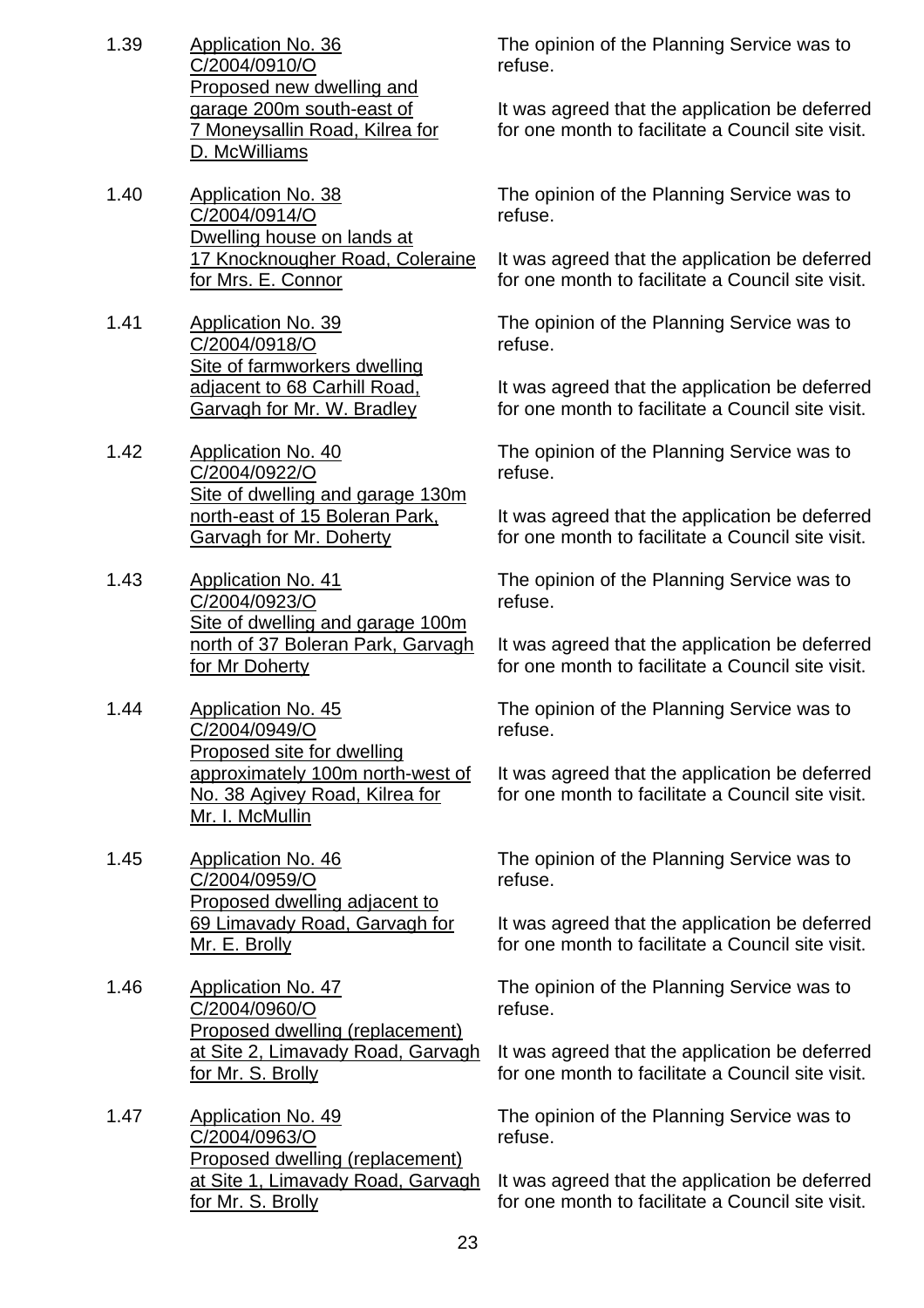- 1.48 Application No. 50 C/2004/0969/O Site of dwelling and detached garage adjacent to 19 Mullan Road, Kilrea for Mr. D. J. Bradley
- 1.49 Application No. 55 C/2004/0980/O Site for dwelling approximately 280m north-west of 54 Knockaduff Road, Coleraine for Mr. J. Arthur
- 1.50 Application No. 56 C/2004/0981/O Site for bungalow and garage at Cashel Road, Macosquin for Mr. A. Crowe
- 1.51 Application No. 59 C/2004/1002/O Proposed one and a half or two storey dwelling with detached garage adjacent to 61 Killyvalley Road, Garvagh (upper Ballylagan) for Mr. H. Gilmore
- 1.52 Application No. 61 C/2004/1010/O Proposed site for rural dwelling adjacent to 30 Brockagh Road, Garvagh for Mr. J. O'Kane
- 1.53 Application No. 62 C/2004/1012/O Proposed site for dwelling approximately 50m north-west of No. 11 Laragh Road, Swatragh for Mr. and Mrs. McNicholl
- 1.54 Application No. 66 C/2004/1029/O Site for dwelling and garage opposite 10a Temple Road, Garvagh, Coleraine for Mr. F. Smyth
- 1.55 Application No. 69 C/2004/1048/O Site for dwelling and garage opposite 127 Cashel Road, Ringsend, Macosquin for Mr. C. Gordon

The opinion of the Planning Service was to refuse.

It was agreed that the application be deferred for one month to facilitate a Council site visit.

The opinion of the Planning Service was to refuse.

It was agreed that the application be deferred for one month to facilitate a Council site visit.

The opinion of the Planning Service was to refuse.

It was agreed that the application be deferred for one month to facilitate a Council site visit.

The opinion of the Planning Service was to refuse.

It was agreed that the application be deferred for one month to facilitate a Council site visit.

The opinion of the Planning Service was to refuse.

It was agreed that the application be deferred for one month to facilitate a Council site visit.

The opinion of the Planning Service was to refuse.

It was agreed that the application be deferred for one month to facilitate a Council site visit.

The opinion of the Planning Service was to refuse.

It was agreed that the application be deferred for one month to facilitate a Council site visit.

The opinion of the Planning Service was to refuse.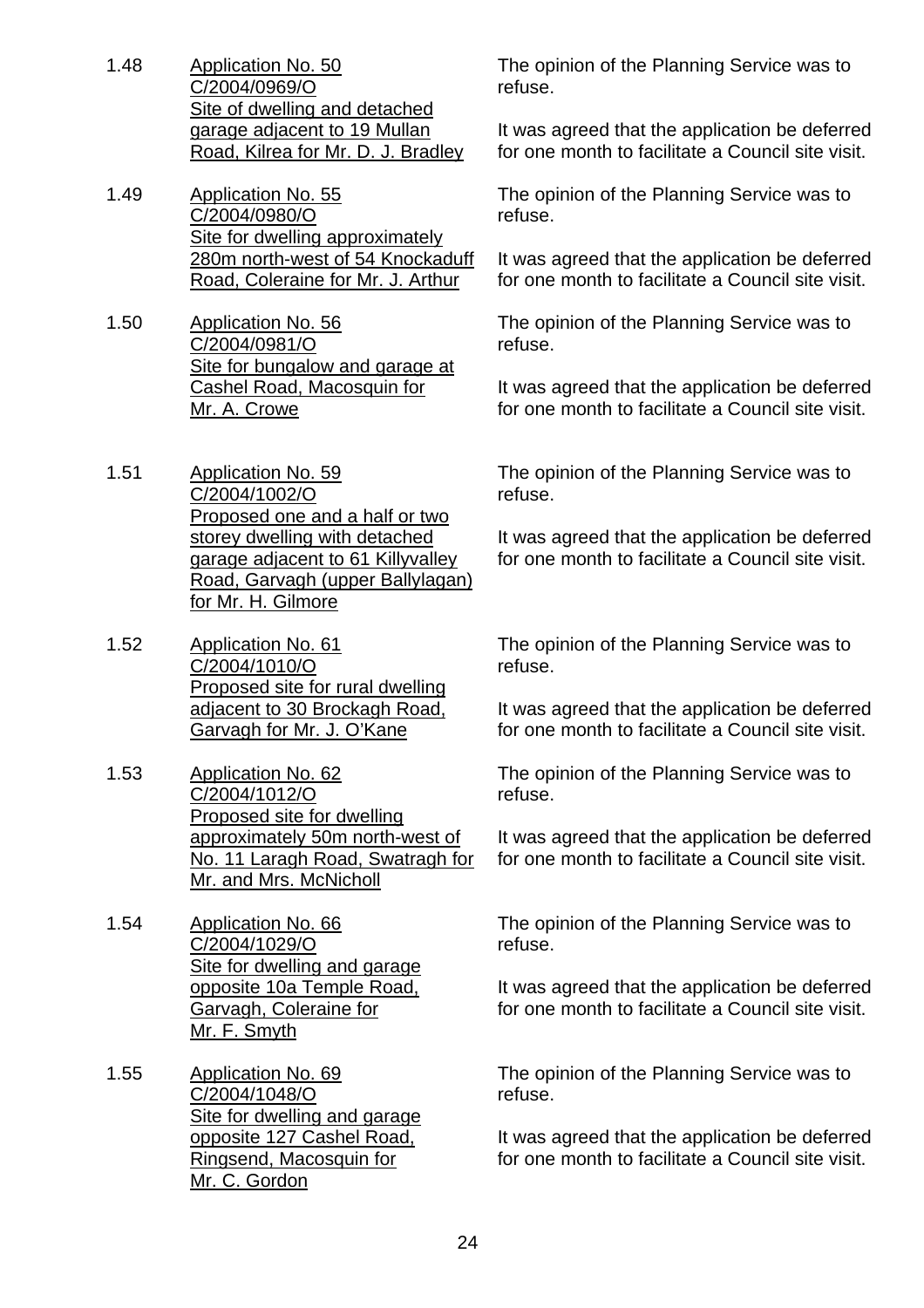- 1.56 Application No. 70 C/2004/1052/O New build bed and breakfast/guest house for tourist purposes adjacent to 82 Gateside Road, Coleraine for Mr. and Mrs. S. Moffatt
- 1.57 Application No. 71 C/2004/1060/F 2 no. detached dwellings with detached garages off Barnside Road, Moyletra Toy, Garvagh for Mr. H. Holmes

1.58 Application No. 72 C/2004/1061/O Proposed site for dwelling 110m west of 89 Kinneyglass Road, Crossmakeever, Macosquin for Mr. J. J. Alcorn

1.59 Application No. 74 C/2004/1064/F Proposed construction of 12 no. apartments with underground car parking and storage areas at Nos. 11 – 13 Portmore Road, Portstewart for PRH Construction

The opinion of the Planning Service was to refuse.

It was agreed that the application be deferred for one month to facilitate a Council site visit.

The opinion of the Planning Service was to refuse.

It was agreed that the application be deferred for one month to facilitate a Council site visit.

The opinion of the Planning Service was to refuse.

It was agreed that the application be deferred for one month to facilitate a Council site visit. It was further agreed that a representative from Roads Service be requested to attend.

The opinion of the Planning Service was to approve.

It was agreed that the application be approved.

Following discussion, during which members expressed concern at the implications of apartment application approvals on the north coast sewerage infrastructure and the lack of clear Departmental guidance on the determination of such applications, it was proposed by Alderman Leonard, seconded by Councillor Ms. Alexander and agreed:

> That the Town Clerk and Chief Executive write to the Minister with responsibility for the Department of the Environment requesting an update regarding the sewerage issue.

The opinion of the Planning Service was to refuse.

It was agreed that the application be deferred for one month to facilitate a Council site visit.

1.60 Application No. 75 C/2004/1067/O Detached dwelling and garage 80m north-east of 96 Kinnyglass Road, Aghadowey for Mr. and Mrs. T. Teacy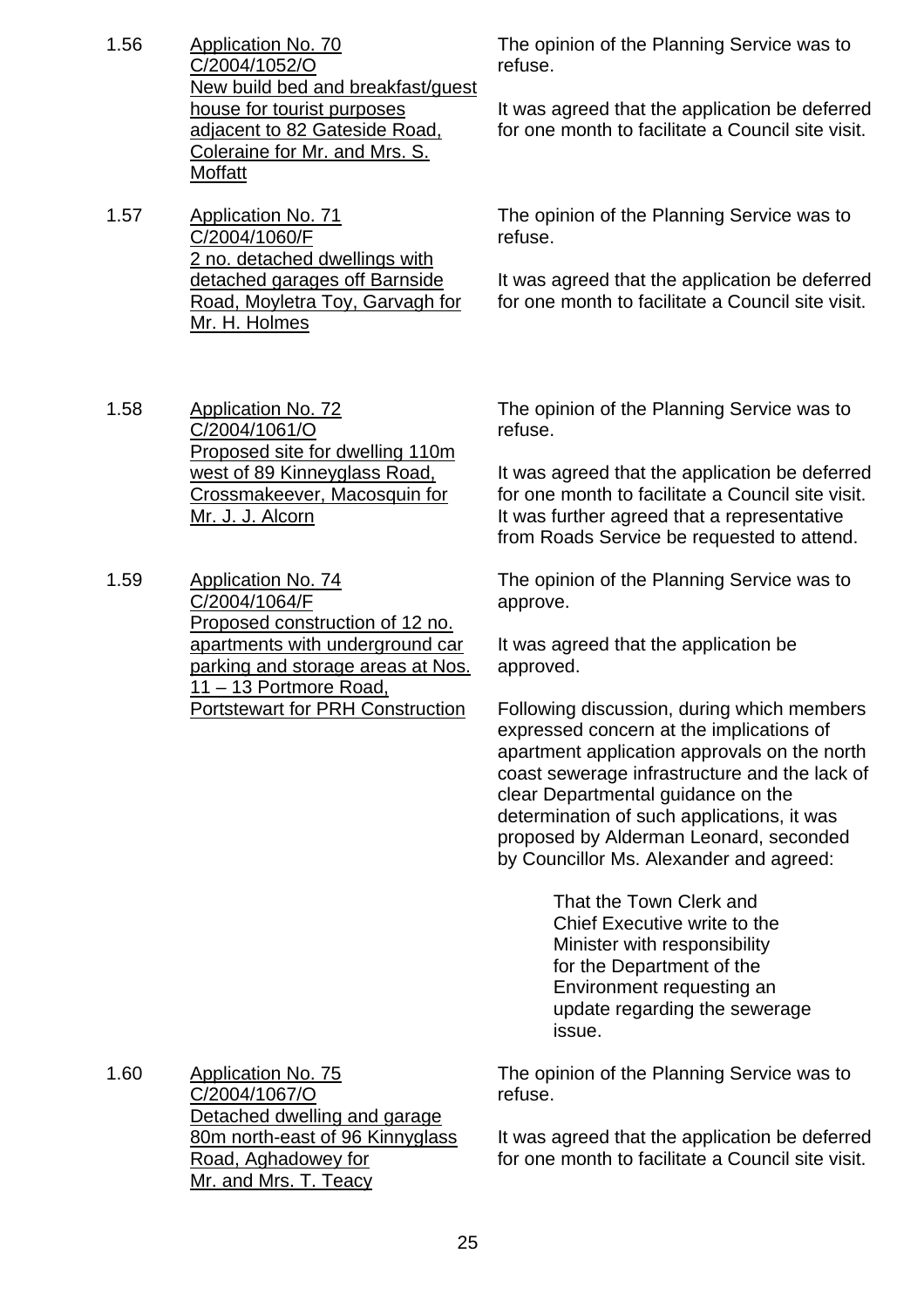- 1.61 Application No. 77 C/2004/1070/O Proposed site for dwelling adjoining 89 Mettican Road, Garvagh for Mr. E. Marks
- 1.62 Application No. 78 C/2004/1071/O Site for dwelling adjacent to 48 Altikeeragh Road, Castlerock for R. O'Kane
- 1.63 Application No. 79 C/2004/1073/O Site for dwelling and garage at Windyhill Road (110m north-west of Dunboe Road and Windyhill Road junction) Coleraine for Dr. and Mrs. Burns
- 1.64 Application No. 84 C/2004/1086/F Replacement dwelling at 11 Magheramore Road, Garvagh for Mr. and Mrs. Kearney
- 1.65 Application No. 86 C/2004/1093/O Proposed site for dwelling adjacent to No. 104 Ballyclough Road, Bushmills for Mrs. J. Kane
- 1.66 Application No. 89 C/2004/1109/O Proposed site for dwelling opposite No. 130A Ballybogey Road, Ballymoney for Mr. J. Blair
- 1.67 Application No. 90 C/2004/1113/O Site for dwelling and garage adiacent to 11 Revallagh Road, Bushmills for Mr. R. Sharpe
- 1.68 Application No. 92 C/2004/1116/O Dwelling and garage adjacent to 28 Carragh Road, Bushmills for Mrs. H. Campbell
- 1.69 Application No. 93 C/2004/1122/O

The opinion of the Planning Service was to refuse.

It was agreed that the application be deferred for one month to facilitate a Council site visit.

The opinion of the Planning Service was to refuse.

It was agreed that the application be deferred for one month to facilitate a Council site visit.

The opinion of the Planning Service was to approve.

It was noted that a Non Determination Appeal had been lodged by the applicant in respect of this application. The decision would now be made by the Planning Appeals Commission.

The opinion of the Planning Service was to refuse.

It was agreed that the application be deferred for one month to facilitate an office meeting.

The opinion of the Planning Service was to refuse.

It was agreed that the application be deferred for one month to facilitate a Council site visit.

The opinion of the Planning Service was to refuse.

It was agreed that the application be deferred for one month to facilitate a Council site visit.

The opinion of the Planning Service was to refuse.

It was agreed that the application be deferred for one month to facilitate a Council site visit.

The opinion of the Planning Service was to refuse.

It was agreed that the application be deferred for one month to facilitate a Council site visit.

The opinion of the Planning Service was to refuse.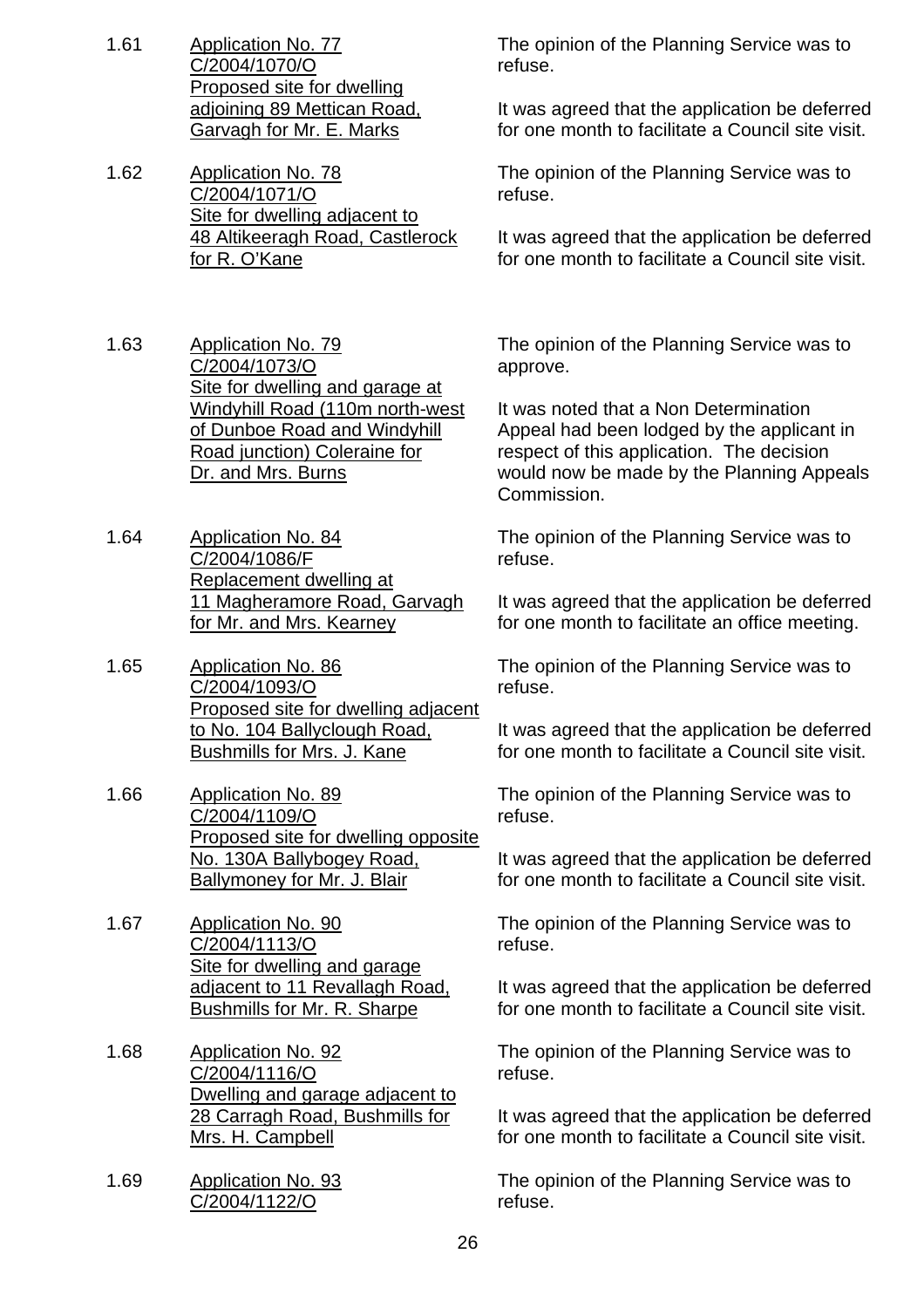Site for dwelling adjacent to 45 Tirkeeran Road, Garvagh for Mr. R. Mullan

- 1.70 Application No. 94 C/2004/1132/F New dwelling and garage 50m south of 44 Ballyhackett Road, Castlerock for Mr. N. King
- 1.71 Application No. 95 C/2004/1133/O Site for dwelling and garage 280m east of 82 Blackrock Road, Kilrea for Mrs. T. A. Moore
- 1.72 Application No. 101 C/2004/1155/O Site for dwelling and garage at junction of Mettican Road/Gorran Road, Garvagh for Mr. K. McIntyre
- 1.73 Application No. 102 C/2004/1159/O Site for dwelling house 160m north-east of 51 Moneybrannon Road, Aghadowey for Mr. and Mrs. W. Faith
- 1.74 Application No.103 C/2004/1160/O Site for traditional rural dwelling opposite No. 51 Glen Road, Garvagh for Mr. T. McKeever
- 1.75 Application No. 104 C/2004/1161/O Site for replacement dwelling at No. 49 Ballymacrea Road, Portrush for Mr. R. Smith
- 1.76 Application No. 105 C/2004/1166/F Change of use from part of residential garden area for expansion of adjoining commercial complex for the purpose of selling cars adjacent to No. 5 Errigal Court (adjacent to Coleraine Road), Portrush for Mr. G. Lagan
- 1.77 Application No. 108 C/2004/1174/O Site for new dwelling with

It was agreed that the application be deferred for one month to facilitate a Council site visit.

The opinion of the Planning Service was to refuse.

It was agreed that the application be deferred for one month to facilitate an office meeting.

The opinion of the Planning Service was to refuse.

It was agreed that the application be deferred for one month to facilitate a Council site visit.

The opinion of the Planning Service was to refuse.

It was agreed that the application be deferred for one month to facilitate a Council site visit.

The opinion of the Planning Service was to refuse.

It was agreed that the application be deferred for one month to facilitate a Council site visit.

The opinion of the Planning Service was to refuse.

It was agreed that the application be deferred for one month to facilitate a Council site visit.

The opinion of the Planning Service was to refuse.

It was agreed that the application be deferred for one month to facilitate a Council site visit.

The opinion of the Planning Service was to refuse.

It was agreed that the application be deferred for one month to facilitate a Council site visit.

The opinion of the Planning Service was to refuse.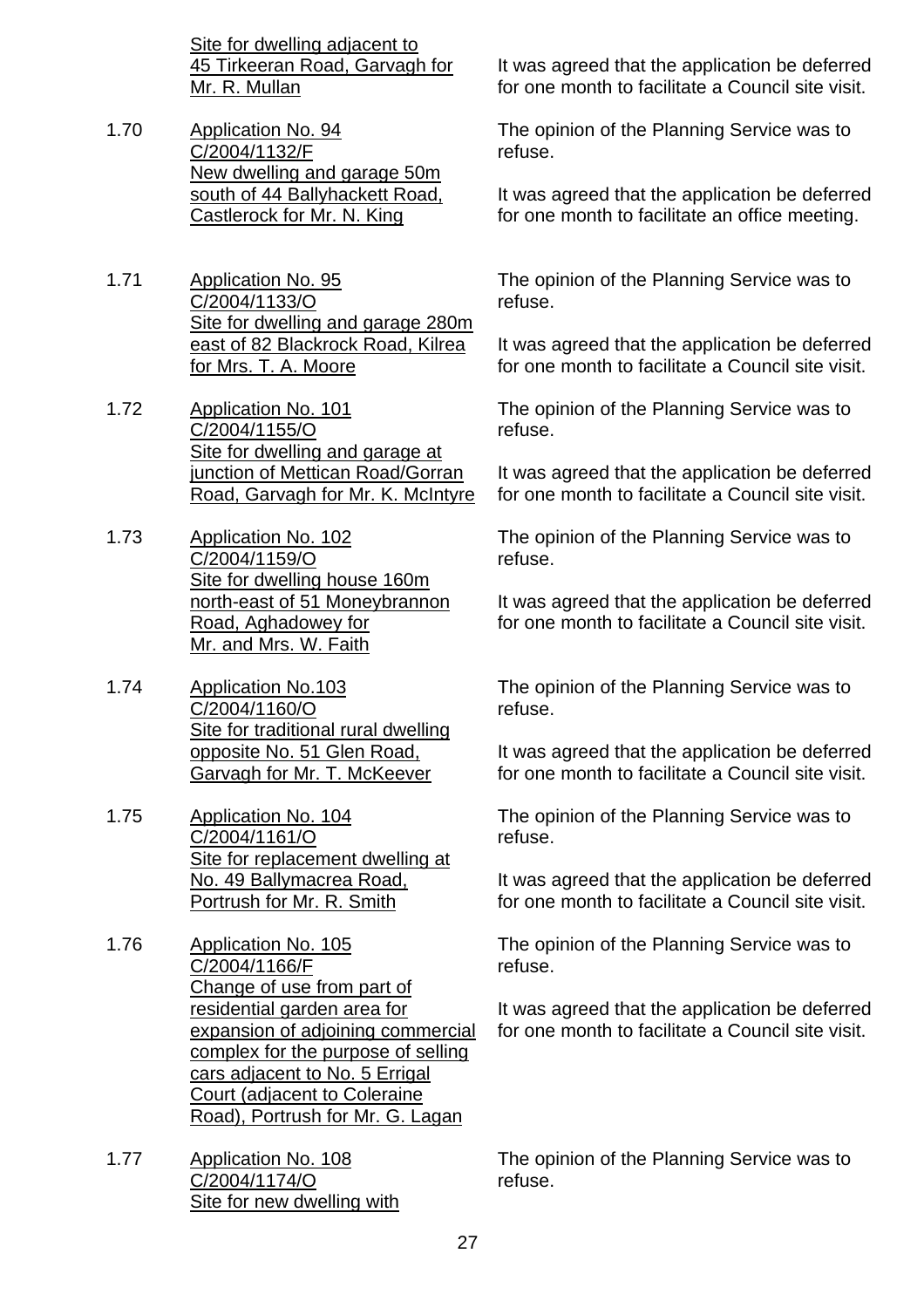detached garage with access off Clagan Park 120m north-east of 100 Mullaghinch Road, Clagan Road, Aghadowey for Miss S. O'Neill

- 1.78 Application No. 111 C/2004/1178/O Site for the erection of dwelling 300m south-east of No. 32 Coolyvenny Road, Coleraine for Mr. J. Pollock
- 1.79 Application No. 112 C/2004/1179/O Site for erection of dwelling 380m south-east of No. 32 Coolyvenny Road, Coleraine for Mr. J. Pollock
- 1.80 Application No. 114 C/2004/1182/O Site for dwelling and garage opposite 153 Curragh Road, Coleraine (Site 2) for Mr. and Mrs. McIlwaine

Application No. 115 C/2004/1183/O Site for dwelling and garage opposite 153 Curragh Road, Coleraine (Site 1) for Mr. and Mrs. McIlwaine

Application No. 116 C/2004/1184/O Site for dwelling and garage adjoining 153 Curragh Road, Coleraine (Site 4) for Mr. C. McIlwaine

Application No. 117 C/2004/1185/O Site for dwelling and garage adjoining 153 Curragh Road, Coleraine for Mr. and Mrs. C. **McIlwaine** 

1.81 Application No. 118 C/2004/1188/O Site for dwelling 120m north-west of No. 11 Ballyhackett Lane, Articlave for Mr. A. Tanner

It was agreed that the application be deferred for one month to facilitate a Council site visit.

The opinion of the Planning Service was to refuse.

It was agreed that the application be deferred for two weeks to facilitate withdrawal. If the application was not withdrawn it would be refused.

The opinion of the Planning Service was to refuse.

It was agreed that the application be deferred for one month to facilitate a Council site visit.

The opinion of the Planning Service was to refuse the four applications.

It was agreed that the applications be deferred for one month to facilitate Council site visits.

The opinion of the Planning Service was to refuse.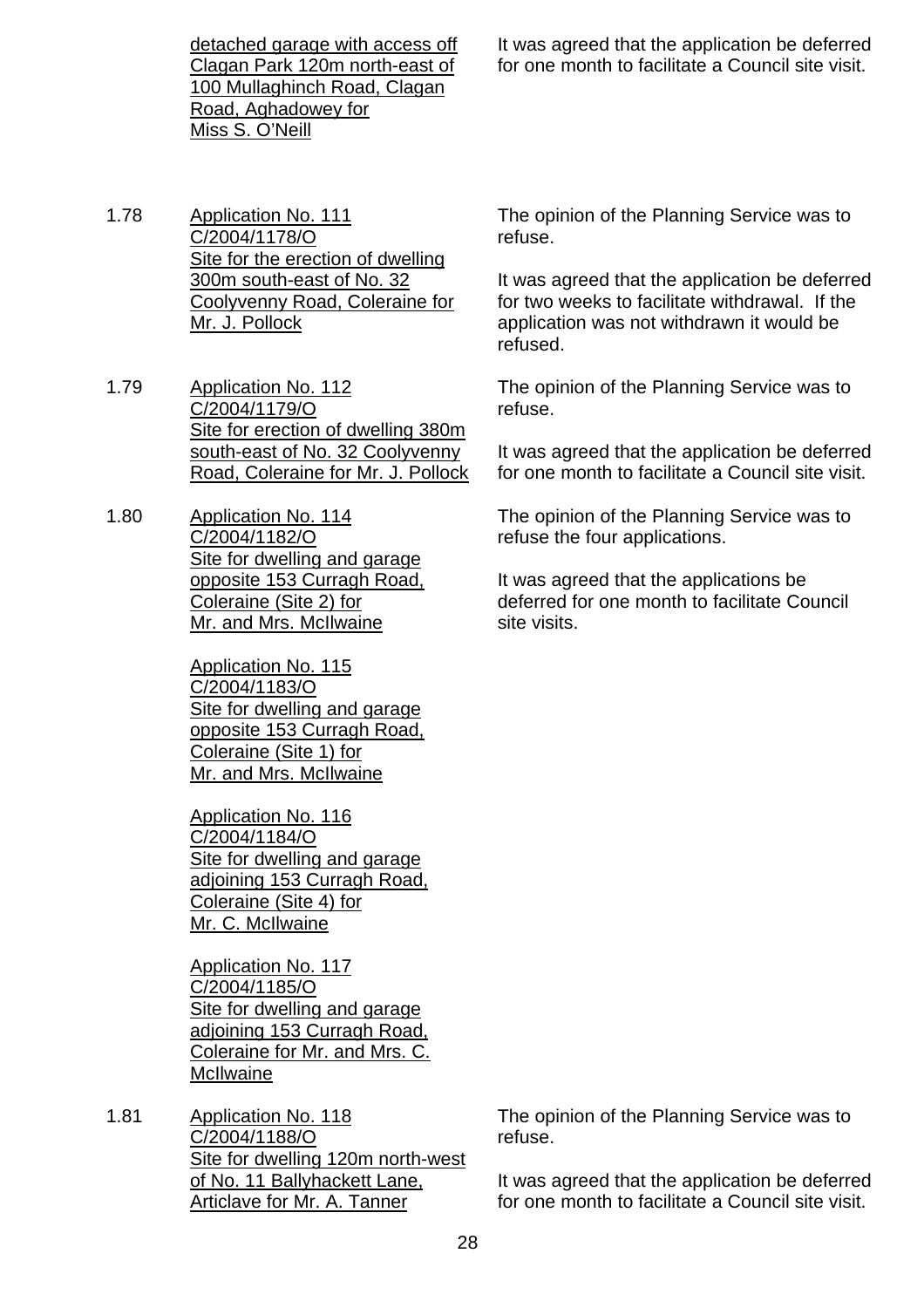- 1.82 Application No. 121 C/2004/1200/O Site for dwelling and garage approximately 140m north of No. 53 Drumsaragh Road, Kilrea for Mr. C. Convery
- 1.83 Application No. 122 C/2004/1201/O Site for bungalow and garage approximately 50m west of No. 43 Shanlongford Road, Ringsend, Coleraine for Mr. D. O'Kane
- 1.84 Application No. 124 C/2004/1208/O Site for dwelling adjacent to 100 Mullaghinch Road, Caheny, Coleraine for Mr. McGilligan

Application No. 125 C/2004/1209/O Site for dwelling 60m north-east of 101 Mullaghinch Road, Caheny, Coleraine for Mr. McGilligan

- 1.85 Application No. 129 C/2004/1220/F Proposed re-development of site to 3 no. dwellings, 2 no. semidetached and 1 no detached, at 7 Hazelbank Road, Coleraine for Mr. O. Hyndman
- 1.86 Application No. 130 C/2004/1224/O Proposed site for dwelling and detached garage approximately 140m north-west of Croaghan Quarry, Shinny Road, Macosquin, Coleraine for Mr. C. McIntyre
- 1.87 Application No. 132 C/2004/1230/O New dwelling and garage between 3 and 5 Crevolea Road, Blackhill, Coleraine for Miss P. McIntyre
- 1.88 Application No. 136 C/2004/1258/F Replacement garage at 541 Ballymadigan Terrace, Castlerock for Mr. J. Gaile

The opinion of the Planning Service was to refuse.

It was agreed that the application be deferred for one month to facilitate a Council site visit.

The opinion of the Planning Service was to refuse.

It was agreed that the application be deferred for one month to facilitate a Council site visit.

The opinion of the Planning Service was to refuse both applications.

It was agreed that the application be deferred for one month to facilitate Council site visits.

The opinion of the Planning Service was to refuse.

It was agreed that the application be deferred for one month to facilitate a Council site visit.

The opinion of the Planning Service was to refuse.

It was agreed that the application be deferred for one month to facilitate a Council site visit.

The opinion of the Planning Service was to refuse.

It was agreed that the application be deferred for one month to facilitate a Council site visit.

The opinion of the Planning Service was to refuse.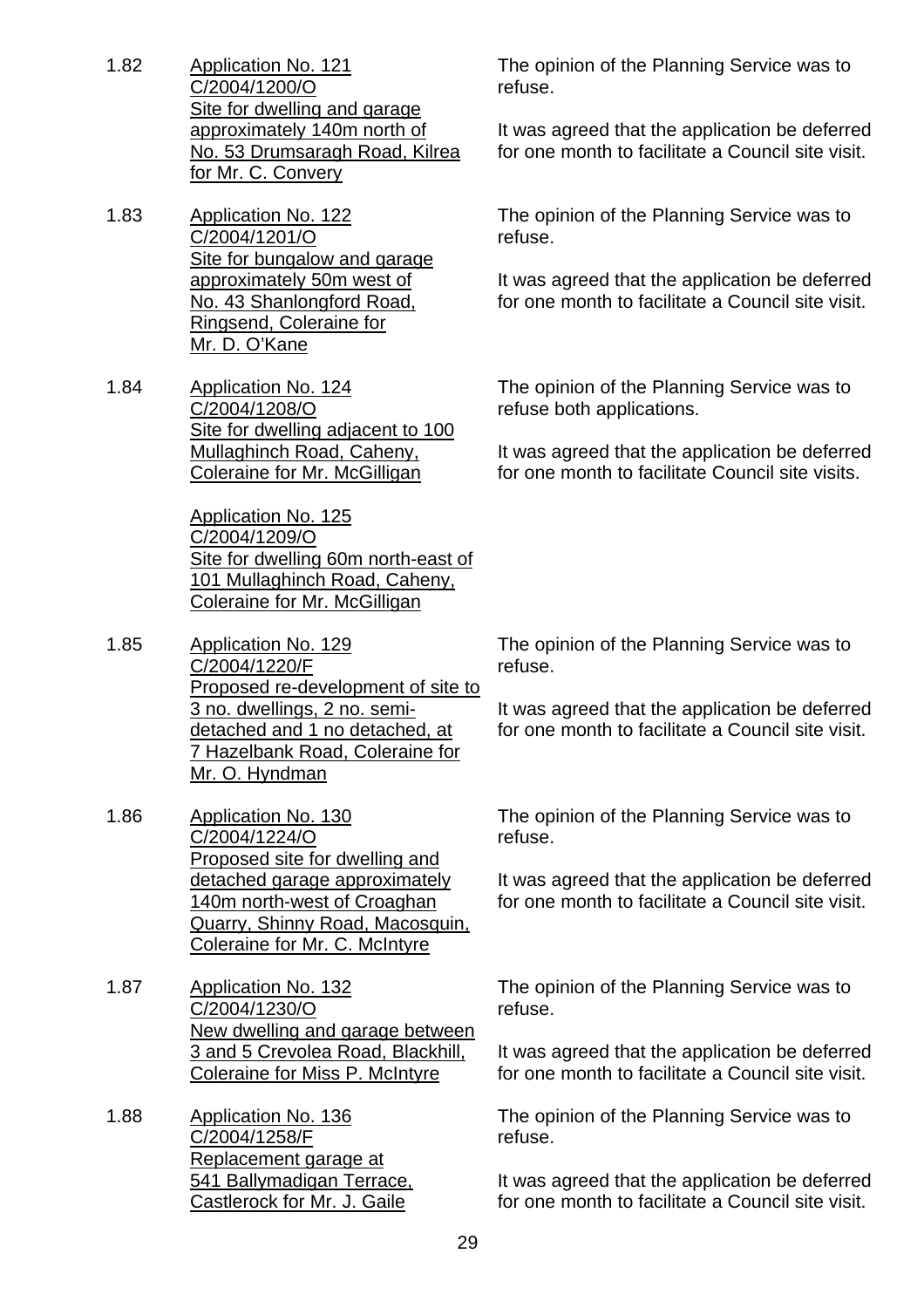- 1.89 Application No. 139 C/2004/1263/F Replacement garage (retrospective application) at 45 Ballyvelton Road, Coleraine for Mr. V. Cochrane
- 1.90 Application No. 150 C/2004/1331/F Extension to rear of dwelling at 78 Ballaghmore Road, Portballintrae for Mr. and Mrs. G. Kirk
- 1.91 Application No. 152 C/2004/1338/A Fascia sign at 4 Kingsgate Street, Coleraine for Mr. C. Holmes - Vodafone Ltd.
- 1.92 Application No. 153 C/2004/1343/O Replacement of existing dwelling at No. 43 Ballyreagh Park, **Ballyreagh, Portrush for** Mr. J. McNeill
- 1.93 Application No. 161 C/2004/1360/A Shop-sign – Projecting sign at 22A Railway Road, Coleraine for Wesley Owen Books & Music Ltd.

The opinion of the Planning Service was to refuse.

It was agreed that the application be deferred for one month to facilitate a Council site visit.

The opinion of the Planning Service was to refuse.

It was agreed that the application be deferred for one month to facilitate a Council site visit.

The opinion of the Planning Service was to approve.

It was agreed that the application be deferred for one month to facilitate further consideration.

The opinion of the Planning Service was to refuse.

It was agreed that the application be deferred for one month to facilitate a Council site visit.

The opinion of the Planning Service was to approve.

It was agreed that the application be deferred for one month to facilitate further consideration.

## **2.0 NON DETERMINATION APPEALS**

 Consideration was given to Non Determination Appeals in respect of the following planning applications (Report previously supplied).

2.1 C/2004/0998/O Site of dwelling and garage 220m west of 111 Dunboe Road, **Castlerock** 

> C/2004/0987/O Site of dwelling and garage north west of Dunboe Second Presbyterian Church, Windyhill Road, Coleraine

The opinion of the Planning Service was to approve both applications subject to conditions.

It was agreed that Council support the approvals with conditions.

2.2 C/2004/0754/F The opinion of the Planning Service was to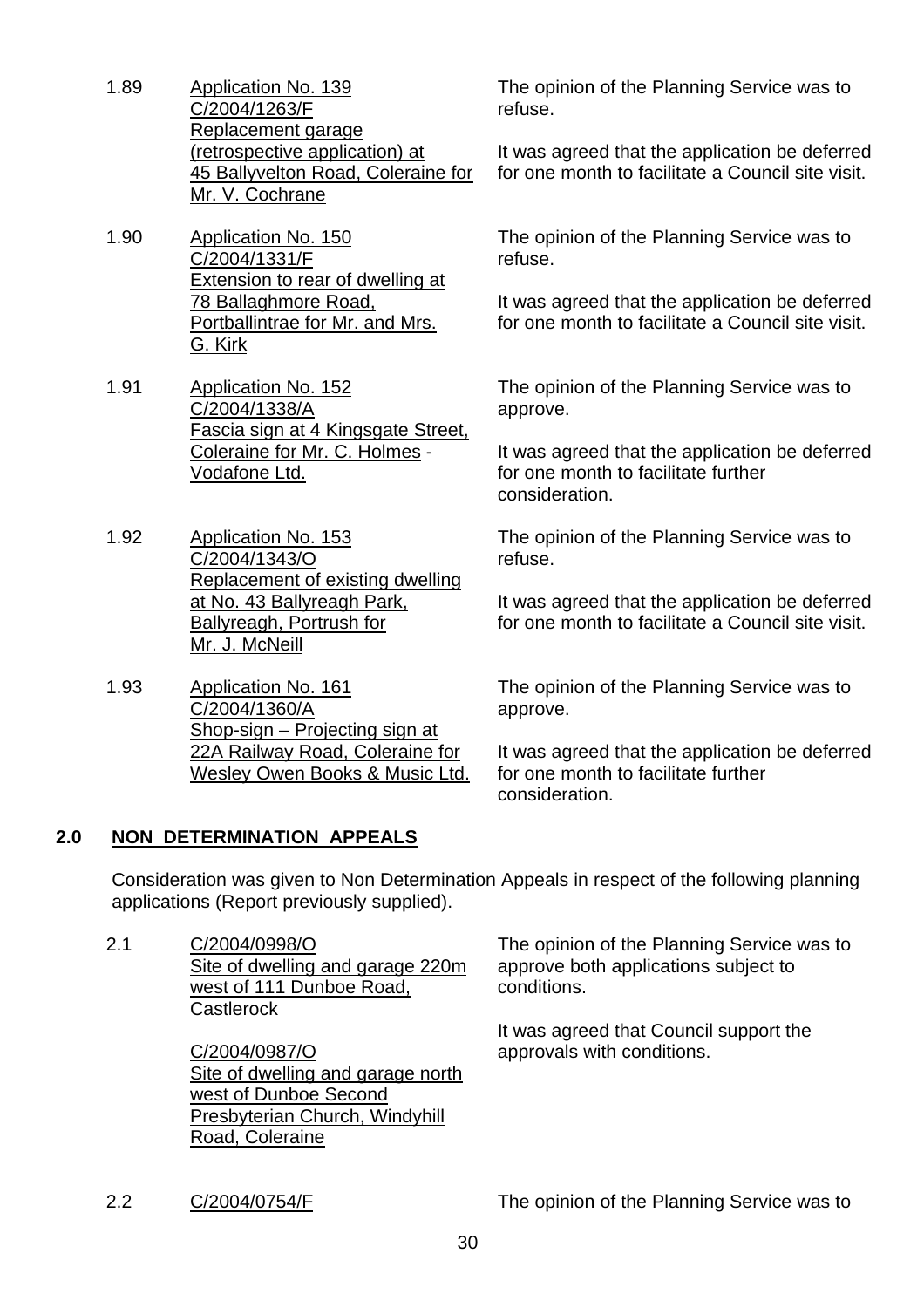Re-development of site to provide retail units and apartments (2 no. retail units and 24 apartments) at 17, 19 and 21 The Diamond, **Portstewart** 

## **3.0 GENERAL PLANNING ISSUES**

- 3.1 Application No. C/2004/1092 Update
- 3.2 Development at Agherton Road/Lane, Portstewart – Update on Enforcement Issue

It was noted that this application had been approved.

Reported that the issue of enforcement had to be considered in conjunction with current planning applications.

Detailed information was requested.

Following discussion on this particular matter it was proposed by Councillor Ms. Alexander, seconded by Alderman Mrs. Black and agreed:

> That a Senior Enforcement Officer be invited to address Committee on a number of outstanding enforcement issues.

#### **4.0 PLANNING ISSUES RAISED BY MEMBERS**

4.1 Salmon Leap Restaurant, **Coleraine** 

Reference was made to the current situation regarding the proposed development at the Salmon Leap Restaurant, Coleraine.

Reported that a new application had been lodged with the Planning Service.

Following discussion it was agreed that Council should be kept fully informed of any changes to the proposed development.

4.2 Kiddieland – Portrush Reference was made to the fence at Kiddieland, Portrush.

> An update on the enforcement issue was still awaited.

## **5.0 CONSULTATION ON THE REVIEW OF THE REGIONAL HOUSING GROWTH INDICATORS - EXECUTIVE SUMMARY**

refuse.

It was agreed that Council support a refusal.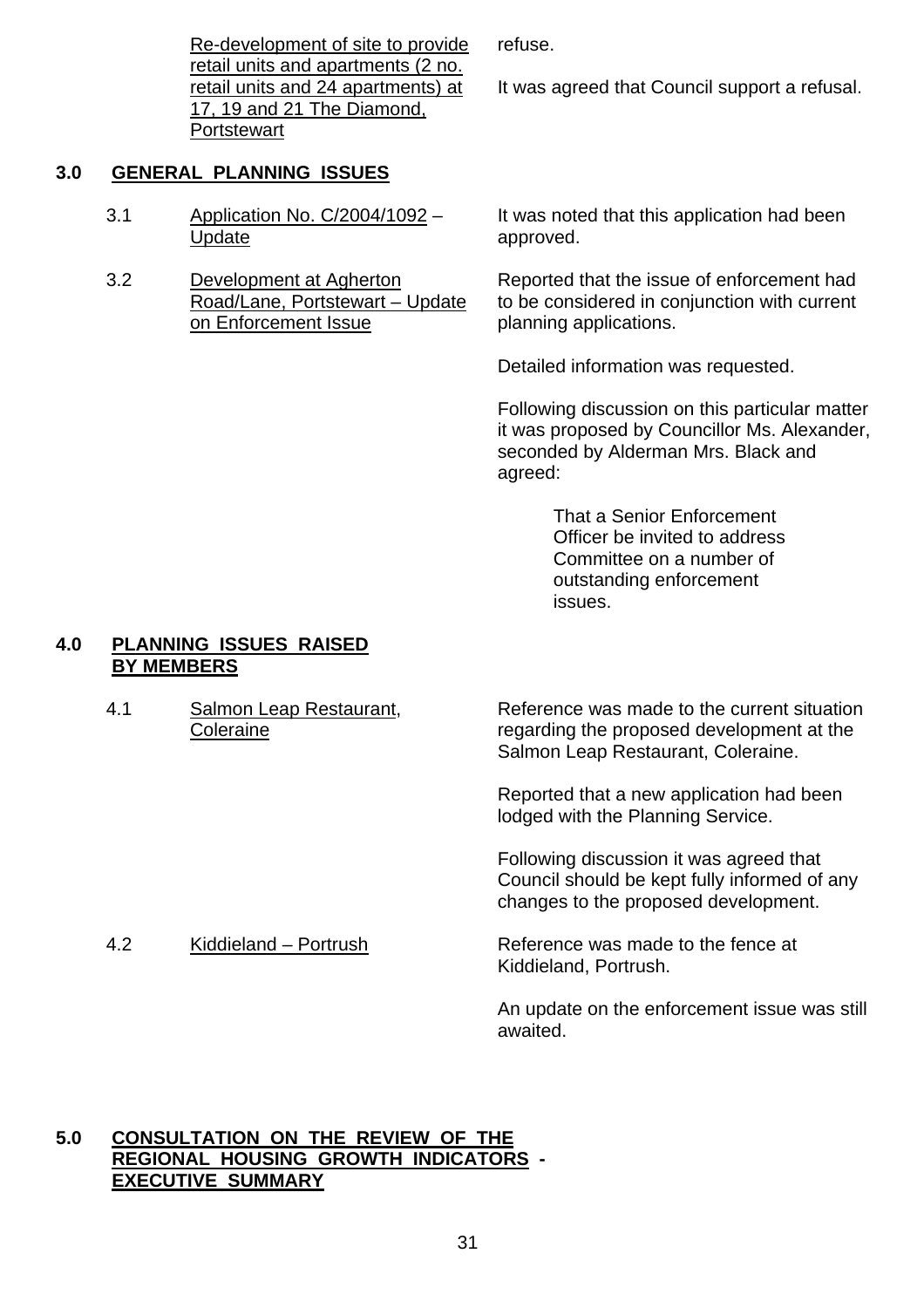Consideration was given to the draft response from BDP Planning.

It was proposed by Councillor Watt, seconded by Councillor McClarty and agreed:

That this should form the basis of Council's response.

## **6.0 NON DETERMINATION APPEAL - APPLICATION NO. C/2004/0634/F 22 DWELLINGS ADJACENT TO STRAND VIEW COTTAGES, CASTLEROCK FOR N M DEVELOPMENTS**

 Reported that a request had been received, on behalf of a number of local residents in Castlerock, for Council to appoint BDP Planning to make a submission to the Planning Appeals Commission in respect of the above non determination appeal.

 Following discussion it was proposed by Councillor Watt, seconded by Councillor Stewart and agreed:

 That Council appoint BDP Planning to make a submission as requested.

## **7.0 PLANNING APPEALS COMMISSION**

 Reported that the following decisions had been received from the Planning Appeals Commission:

- 7.1 Housing development of 127 units comprising apartments, semidetached and terraced dwellings and 1 no. retail unit and associated car parking adjacent to 24 Atlantic Court, Atlantic Road, Coleraine for Mr. S. Sweeney
- 7.2 Housing development (comprising 64 units) off Knocklynn Road, Coleraine (land south of Knocklynn Park) for W. F. Kennedy & Sons

It was noted that full planning permission had been granted subject to conditions.

It was noted that full planning permission had been granted subject to conditions.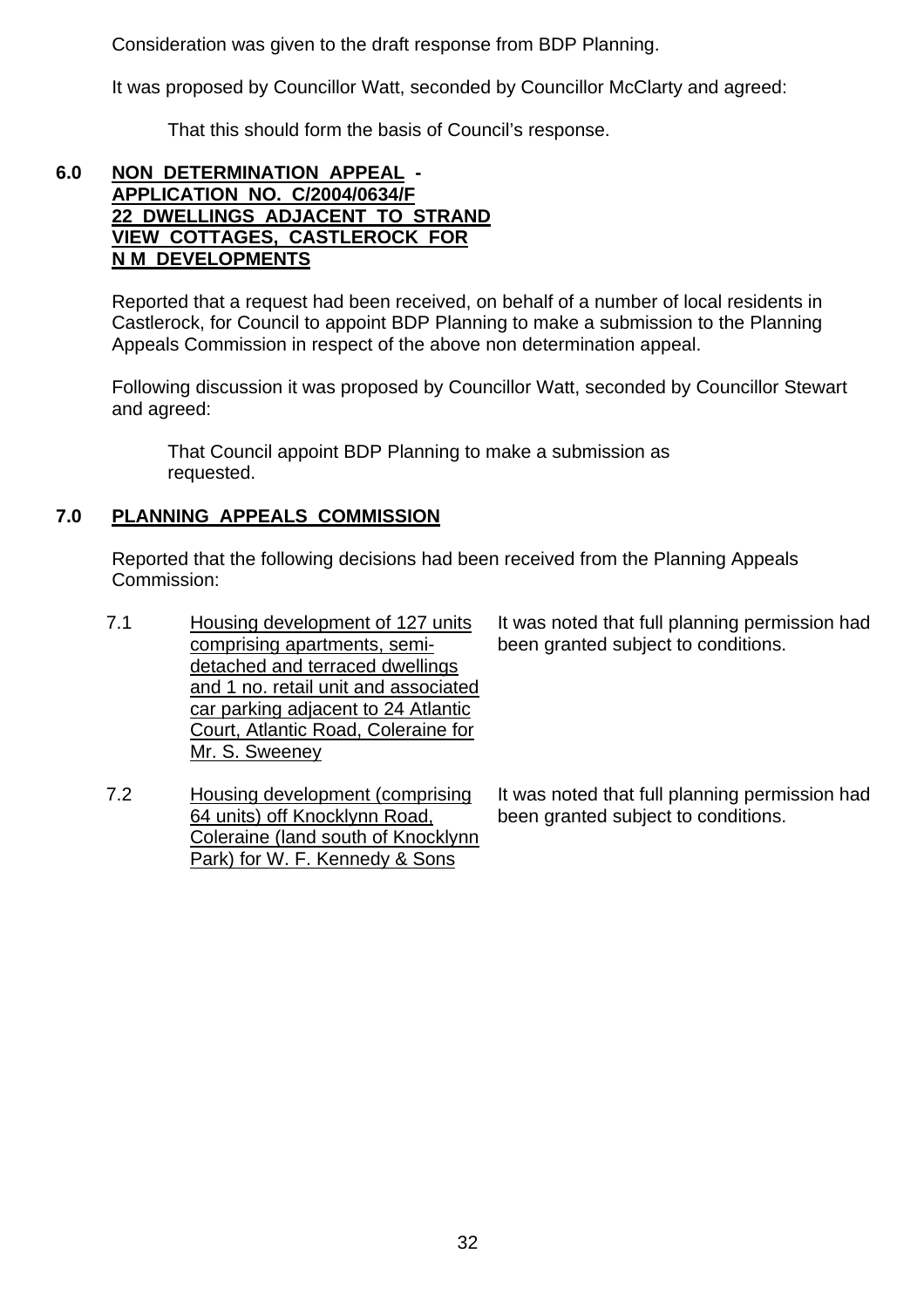# **POLICY AND DEVELOPMENT COMMITTEE**

## **15th March, 2005.**

**Present:** Councillor T. J. Deans, in the Chair

The Mayor, Councillor R. A. McPherson

The Deputy Mayor, Councillor W. J. McClure

#### Aldermen

P. E. A. Armitage (Mrs.) B. Leonard E. T. Black (Mrs.) W. T. Creelman (Items  $1.0 - 2.2$ )

#### **Councillors**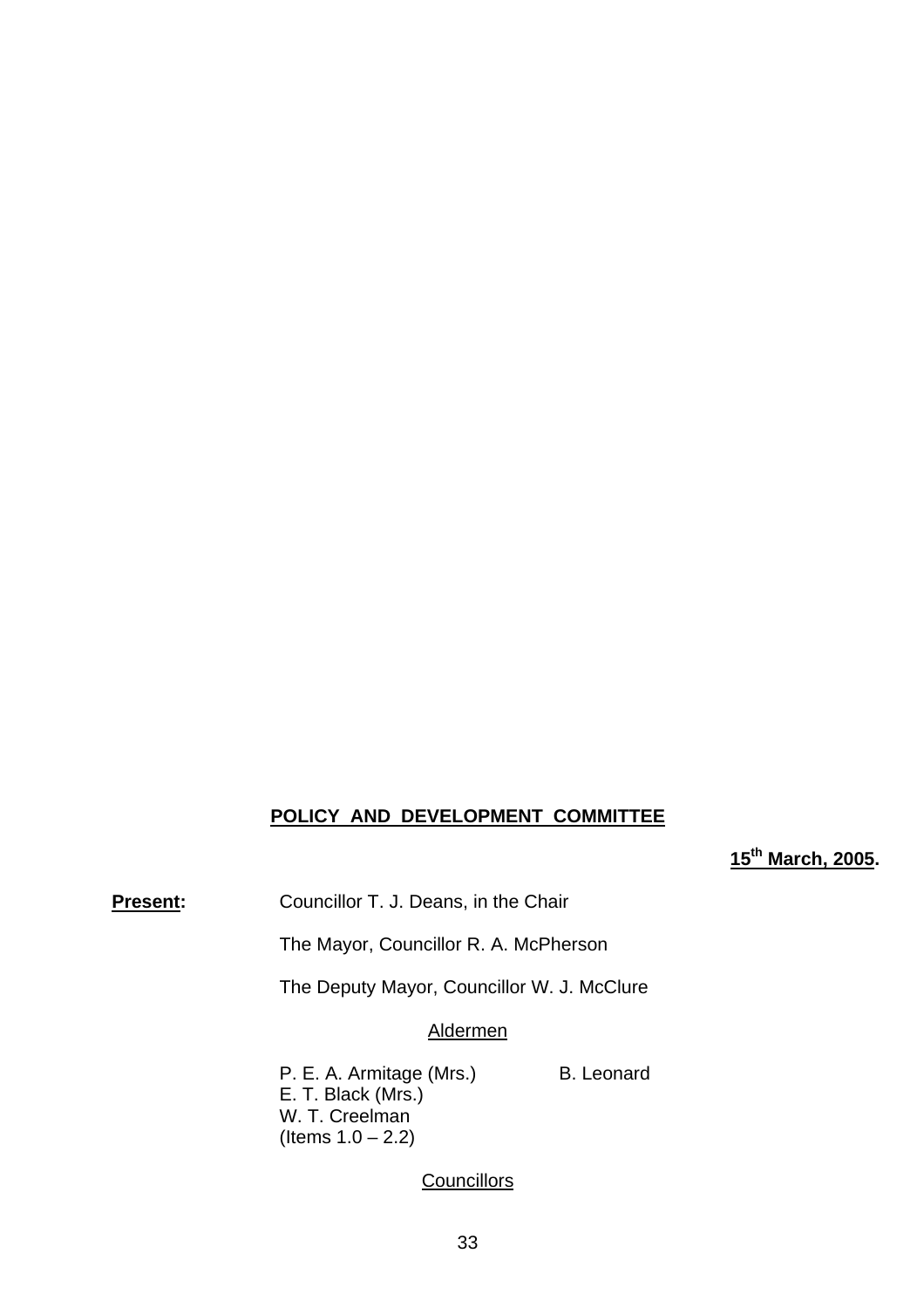C. S. Alexander (Ms.) O. M. Church (Mrs.) J. J. Dallat N. F. Hillis W. A. King D. McClarty

G. L. McLaughlin A. McQuillan

E. M. Mullan

R. D. Stewart

W. J. Watt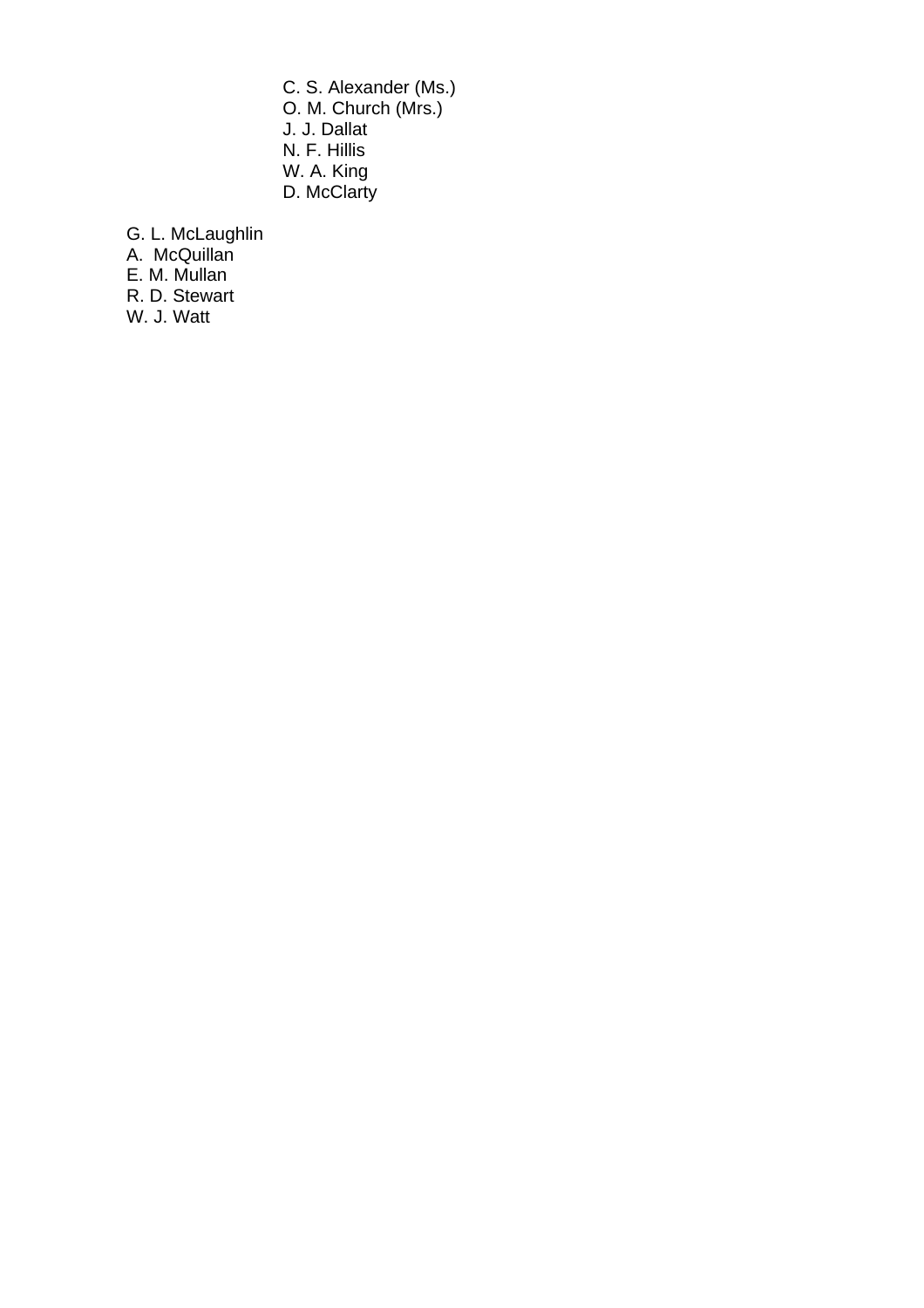**Officers in Attendance:** Town Clerk and Chief Executive, Head of Development Services, Head of Administrative Services, Personnel Officer, Community Development Officer (Items 1.0 – 2.4), Finance Officer and Administrative Assistant

**Apologies:** Councillors Barbour, Bradley, Mrs. Fielding and Mrs. Johnston

## **1.0 GUN ATTACK IN PORTRUSH - MONDAY 14TH MARCH, 2005**

 Members condemned the gun attack which had taken place in Portrush on Monday  $14<sup>th</sup>$  March, 2005 and appealed to anyone with any information on the attack to contact the PSNI.

Members' sympathy was extended to the victims of this attack.

#### **2.0 DEVELOPMENT SERVICES REPORT**

The Report of the Head of Development Services was considered (previously supplied).

Matters arising:

2.1 Coleraine Town Development The Chairman welcomed Ms. S. Scott, Ms. J. Strategy Elliott and Mr. I Donaghy from Coleraine Town Partnership, who were in attendance to address Committee.

> The representatives presented the draft Town Centre Development Report, prepared by Drivers Jonas, Consultants which included the following information:

 Stage 1 - Town Centre Health Check, including a SWOT analysis of the town;

 Stage 2 - Retail and Leisure Capacity Study, including the results of a telephone survey carried out on 1500 shoppers;

 Stage 3 - Retail and Leisure Development Study, including sites identified for development.

The representatives advised that the final report would be completed by the end of March, 2005 and that a summary version would be attached by the DOE as a technical supplement to the Northern Area Plan.

Discussion then ensued during which the representatives answered members' questions.

The Chairman thanked the representatives for their interesting presentation, following which they withdrew.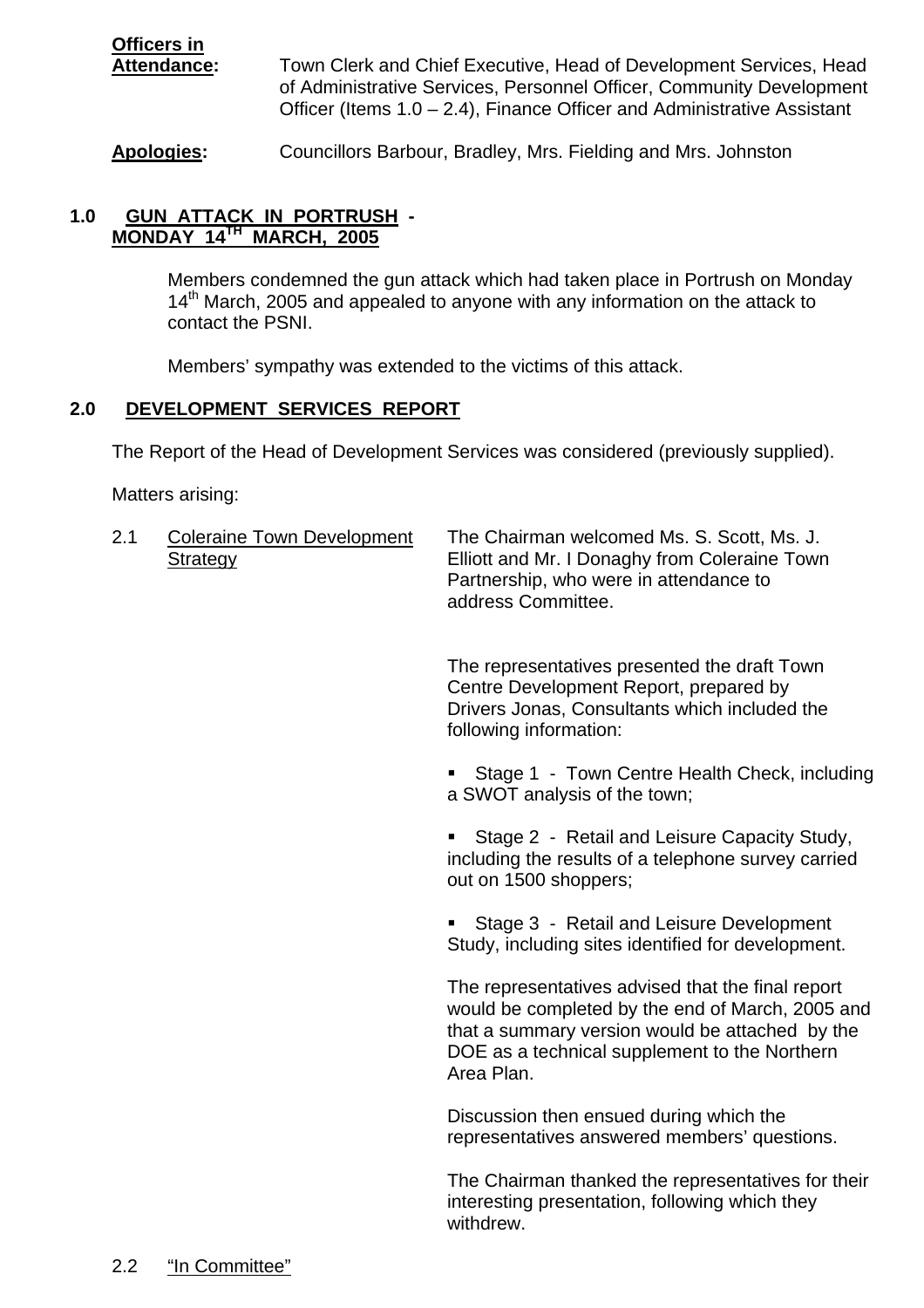2.3 A Shadow Youth Council Consideration was given to information on this topic, as contained in the report and, after some discussion, it was proposed by Alderman McClure and seconded by Councillor Watt:

> That Council continue to build upon the work of the Coleraine Borough Youth Forum Inter-Agency Partnership which is seeking to establish a representative Youth Forum for the Borough.

Discussion ensued, following which it was proposed, as an amendment, by Councillor Dallat and seconded by Councillor Mullan:

> That Council proceed to establish a Shadow Youth Council.

On being put to the meeting, the amendment was lost, five members voting for and ten against, and the substantive motion was carried by eleven votes to none.

Members noted that they had been invited to a "Base Blast" event organised by the Community Youth Forum, to be held in the Lodge Hotel on 23<sup>rd</sup> March, 2005 commencing at 4.00 pm.

2.4 Coleraine Borough CCTV The Community Safety Partnership Co-ordinator Development Plan had advised that the total cost for a Consultant to draw up a CCTV Development Plan would be £9,428 (including VAT) and that the Community Safety Unit in Belfast had now agreed to fund 50% of this cost.

Recommended:

 That Council approve funding for 50% of the cost of the CCTV Development Plan, ie £4,714 (including VAT).

2.5 Rural Business Development Members noted information on the proposed Programme twelve month Rural Business Development Programme, intended to provide mentoring and advice to fifteen local businesses in the rural area, as contained in the report.

Recommended:

 That Council approve funding for this programme, as detailed in the report.

#### 2.6 Causeway Coastal Route Consideration was given to the Northern Ireland Tourist Board (NITB) report (previously supplied)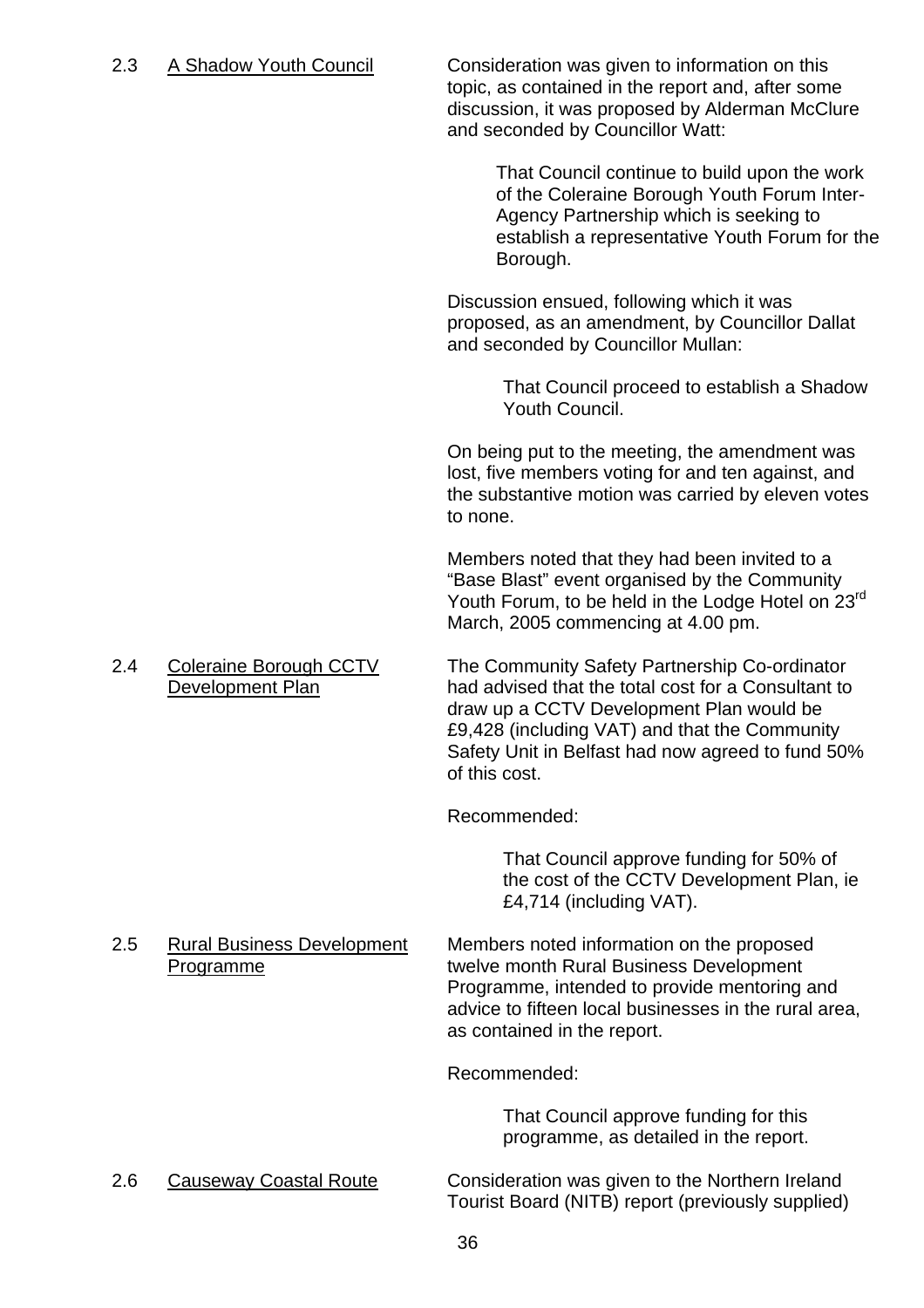detailing a proposed route and signposting plan for the Causeway Coastal Route. Members noted that the cost of the project would be in the region of £700,000 and that the ten councils in the region had been asked to contribute £7,000 each, a total of 10% of the overall cost. An application for the remainder of the funding had been made to the NITB's Tourism Development Scheme. During the ensuing discussion it was proposed by Councillor HIllis and seconded by Councillor Stewart: That Council approve the requested contribution of £7,000 to the Causeway Coastal Route signage project. On being put to the meeting, the proposal was carried with eleven members voting in favour and one against. Members' concerns regarding the proposed signage for Portstewart and Kilrea would be referred back to the NITB for further discussion. 2.7 Causeway Coast & Glens Members noted that the Masterplan Forum Masterplan Forum meeting had been re-scheduled to Thursday 24<sup>th</sup> March, 2005. Members interesting in attending were asked to contact the Head of Development Services. 2.8 Matters for Information Committee noted information on the following topics, as contained in the report: (i) Update on Council Domestic Marketing **Activities** (ii) Northern Ireland Tourist Board Draft Corporate Plan 2.9 N.I. LED Forum The Head of Development Services provided a brief background to the 'Position Paper on the Future of Local Economic Development' (circulated) which had been prepared by the N.I. Local Economic Development Forum.

Noted.

## **3.0 ADJOURNMENT OF BUSINESS**

In view of the amount of business outstanding on the agenda, Councillor Watt proposed and Alderman McClure seconded: